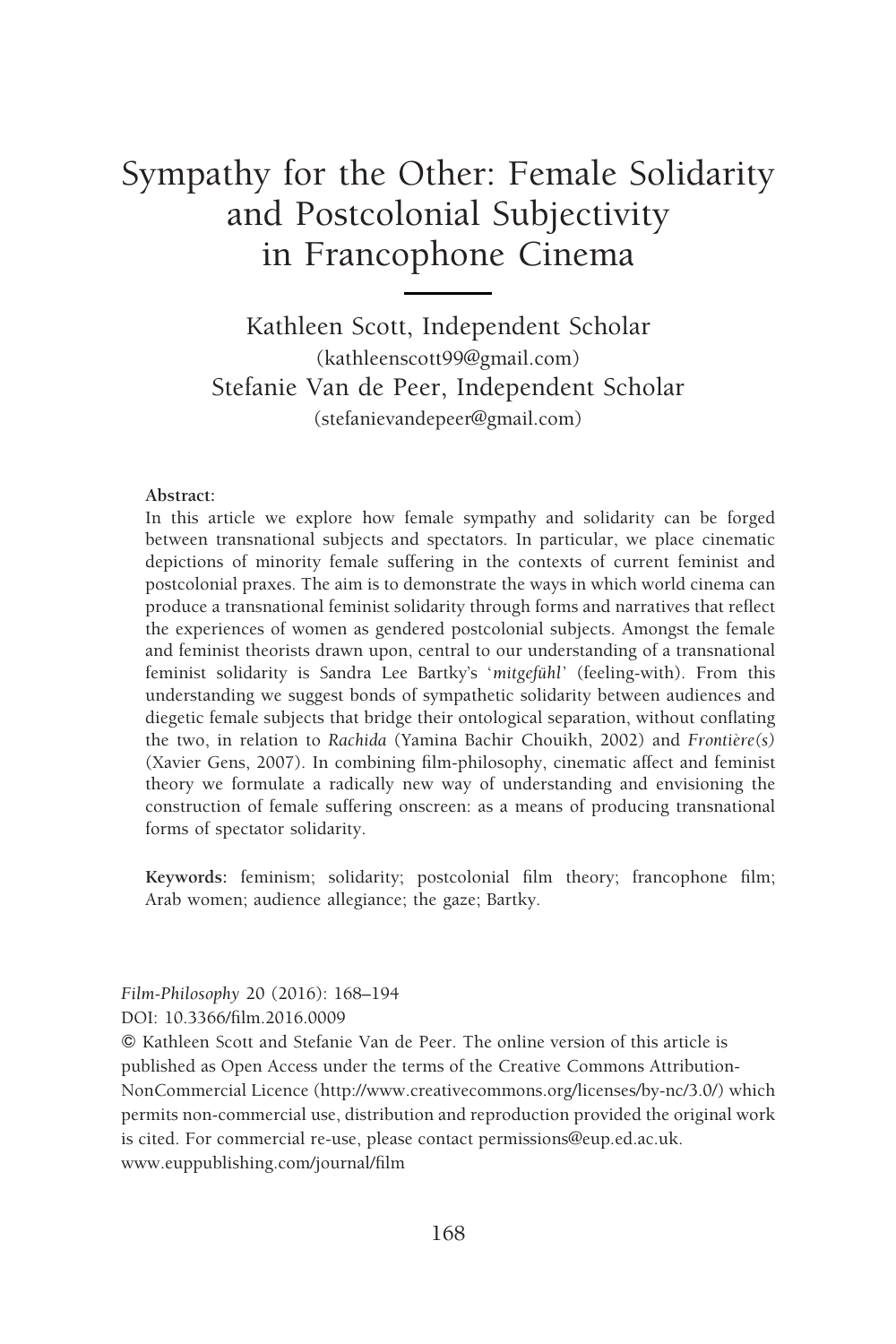This article explores the ways in which women spectators, viewing films transnationally, can approach cinematic depictions of minority female suffering in a manner that is amenable to current feminist and postcolonial praxes. Indeed, the fact that feminism and postcolonialism intertwine on theoretical, philosophical and cinematic levels allows us to weave together several related strands of philosophy and cultural theory when discussing recent films, while also performing in-depth textual analyses of how female minority subjectivity is constructed. In employing such an intersection of film-philosophy and feminist theory, we aim to formulate a radically new way of understanding and envisioning the construction of female suffering onscreen: as a means of producing transnational forms of spectatorial solidarity. This linkage of the political and affective elements of contemporary film is especially germane when considering the ethical relationship of spectators to images of female pain and fear.

In developing this linkage of film-philosophy, feminist theory and cinematic affect, we mainly draw upon the work of female and feminist theorists, such as Sandra Lee Bartky, E. Ann Kaplan, Chandra Talpade Mohanty, Lúcia Nagib, Ella Shohat and Gayatri Spivak. Central to our understanding of a transnational feminist solidarity is Bartky's 'mitgefühl' or feeling-with, a phenomenological tool enabling spectators' alignment with women protagonists through structures of political and other sympathies.<sup>1</sup> This focus allows us to highlight and build upon the rich and multifaceted contributions that female philosophers and theorists have made to current understandings of female subjectivity and its construction through cinematic violence. This is in contrast to a Levinasian ethics in which the (feminine) 'Other' is categorised as radically different and removed from the self, irrespective of its place on the male/female, masculine/feminine spectrum. We suggest bonds of sympathetic solidarity between audiences and diegetic female subjects that bridge this ontological separation, without conflating the two. This co-existential approach to understanding spectators as ethical subjects privileges sympathy and solidarity, and as such invokes a promising way of understanding how the spectator is politically and ethically implicated in cinematic violence and female suffering.<sup>2</sup>

<sup>1.</sup> We understand Bartky's 'feeling-with' as similar in many respects to the philosopher Jean-Luc Nancy's concept of 'being-with,' in which subjects are defined by (and only by) their relations to others. For a cohesive overview of the use of Nancian theory in contemporary film-philosophy, see McMahon 2012.

<sup>2.</sup> The slippage in terminology between the words viewer, audience and spectator must be acknowledged. In this article, we prefer to consistently use the term 'spectator', as we do refer to the active, phenomenal, and intersubjective participants in film that term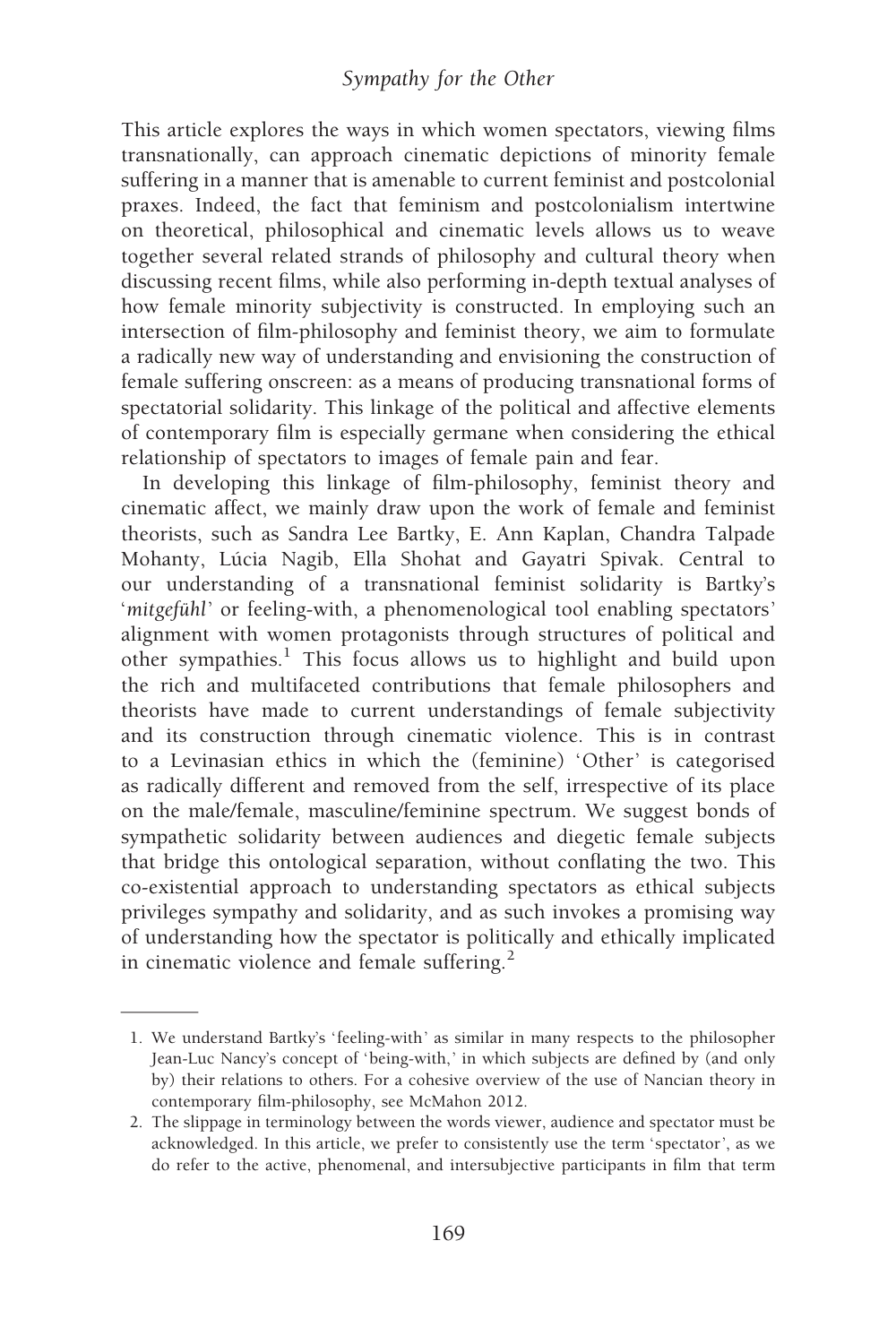To this end, we explore two very different films, Rachida (Yamina Bachir Chouikh, 2002) and  $Frontire(s)$  (Xavier Gens, 2007) that represent the experience of the gendered Arab body under attack. One an Algerian political drama, the other a French horror film, both look at the postcolonial subjectivity of an Arab woman whose body is abused by the patriarchal society in which she lives. Genre doubtlessly has a major impact on spectators' perceptions of cinematic violence in each film, especially genres such as horror and melodrama that are often understood as packaging female pain and suffering as 'spectacles' to be consumed by voyeuristic spectators. However, we show that gendered violence can elicit a feminist, transnational solidarity among subjects within films and between subjects and spectators, regardless of genre or national background. Although these films hail from different parts of the world, we analyse them together because the relationship between France and its Arab post-colony, whether within the cosmopolitan centre or outside of it, links the female protagonists of Rachida and Frontière(s), as they physically, emotionally and ontologically experience the consequences of postcolonial gendered violence.

The eponymous Rachida (Ibtissem Djouadi) is a schoolteacher in Algeria's capital city Algiers. She is shot in the womb for not obeying an ex-pupil turned Islamic terrorist's demand that she take a bomb into her school. Miraculously, Rachida survives, but the trauma of being attacked and left for dead leads her and her mother to flee to the countryside in the north of Algeria. Here, Rachida becomes a teacher once again and they slowly resume their lives – before the terrorism suffered in Algiers follows them to the periphery. However, the two women and their small community of female friends manage to withstand attacks in spite of the continued gendered violence perpetrated onto the bodies of the women in the village. While Rachida's mother enacts a protective stance over a woman who has been raped, Rachida protects her schoolchildren and defiantly continues teaching even though the

implies. Yet we want to clarify the substantial differences in the meaning of these concepts for the purpose of this article; all three are involved in the process of the production of meaning. For us, the viewer is an abstract entity that the director may have in mind when making the film. As Minh-Ha says: ' the viewer must be inscribed in the way the film is scripted and shot – solicited to interact and to retrace it in viewing the film ' (Minh-Ha, 333). The audience is the collectivity of subjects who watch the film. The spectator in turn is an aware subject experiencing the act of receiving the message from the subjects in the film consciously and interactively. The spectator provides the subjectivity with which both director and subject create an intersubjective relationship for the benefit of the subjective message.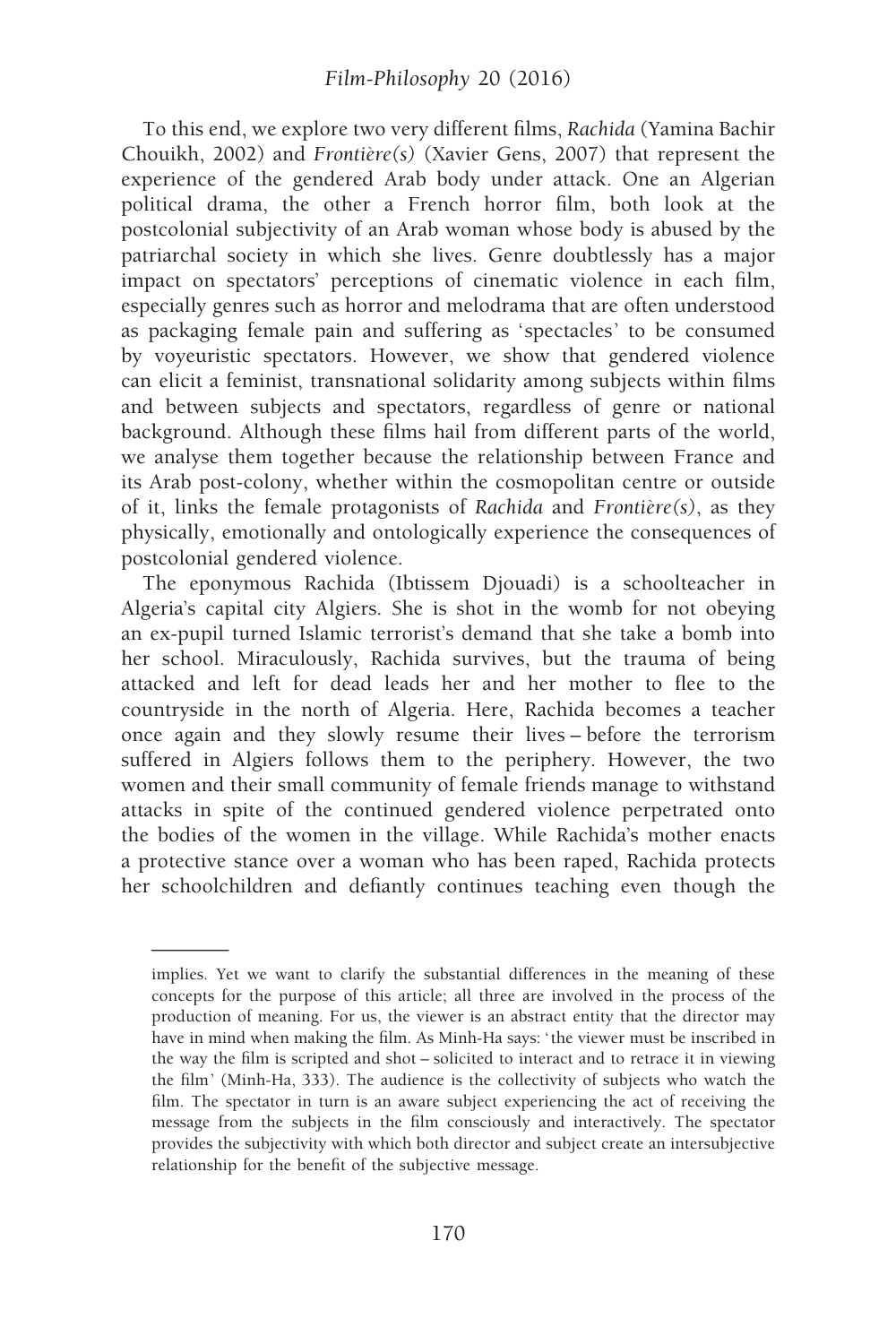same group of terrorists that is active in the capital has destroyed the rural school.

Likewise, Yasmin (Karina Testa), the young woman of Arab descent in  $Frontière(s)$ , suffers an assault on her identity as her pregnant body comes under attack twice. First she undergoes and partakes in Parisian banlieue violence as a right-wing government tightens its control over second and third generation migrant families. As Yasmin flees north from Paris towards the border with Luxembourg, the film brutally envisions the suffering of a pregnant female minority subject at the hands of fascist captors. Here again, two women ultimately form a bond of solidarity that allows the protagonist to escape her captivity.

Rachida and Frontière(s) thus explore female suffering engendered by postcolonial violence and terrorism. Each film depicts this suffering through an explicit movement away from the geopolitical and ideological centre towards the periphery, symbolised by a focus on the womb – either through destruction (Rachida's belly is shot) or re-construction (Yasmin is carrying new life). Both films also illustrate the ways in which intersubjective compassion and solidarity are possible between subjects with widely disparate backgrounds and experiences – including diegetic subjects and spectators. We argue that, in parallel with the female solidarity witnessed onscreen, a transnational form of spectatorial solidarity is produced through films such as these that embody the intersection of gendered suffering and postcolonial critique. This transnational feminist solidarity is comprised of politicised forms of compassion and sympathy, in which spectators are sensually, politically and philosophically engaged in the instances of female suffering and postcolonial violence they witness onscreen. Rachida and Frontière $(s)$ embody such an intersection. Through detailed explorations of these films, we demonstrate the ways in which world cinema can produce a transnational feminist solidarity through forms and narratives that reflect the experiences of women as gendered postcolonial subjects.

In the next section, we provide brief introductions to the three specific strands of our research, the major areas of inquiry that are woven together through the course of our arguments. This is then followed by in-depth engagements with Rachida and Frontière(s). Firstly, we are interested in feminist ethics and philosophy as they relate to the concepts and practices of compassion and solidarity; secondly, we employ aspects of postcolonial film studies to explore the racialised and gendered dimensions of female suffering; and finally, we draw upon world cinema literature to inform our approach to the geo-political contexts of each film and the experiences of the female protagonists within them.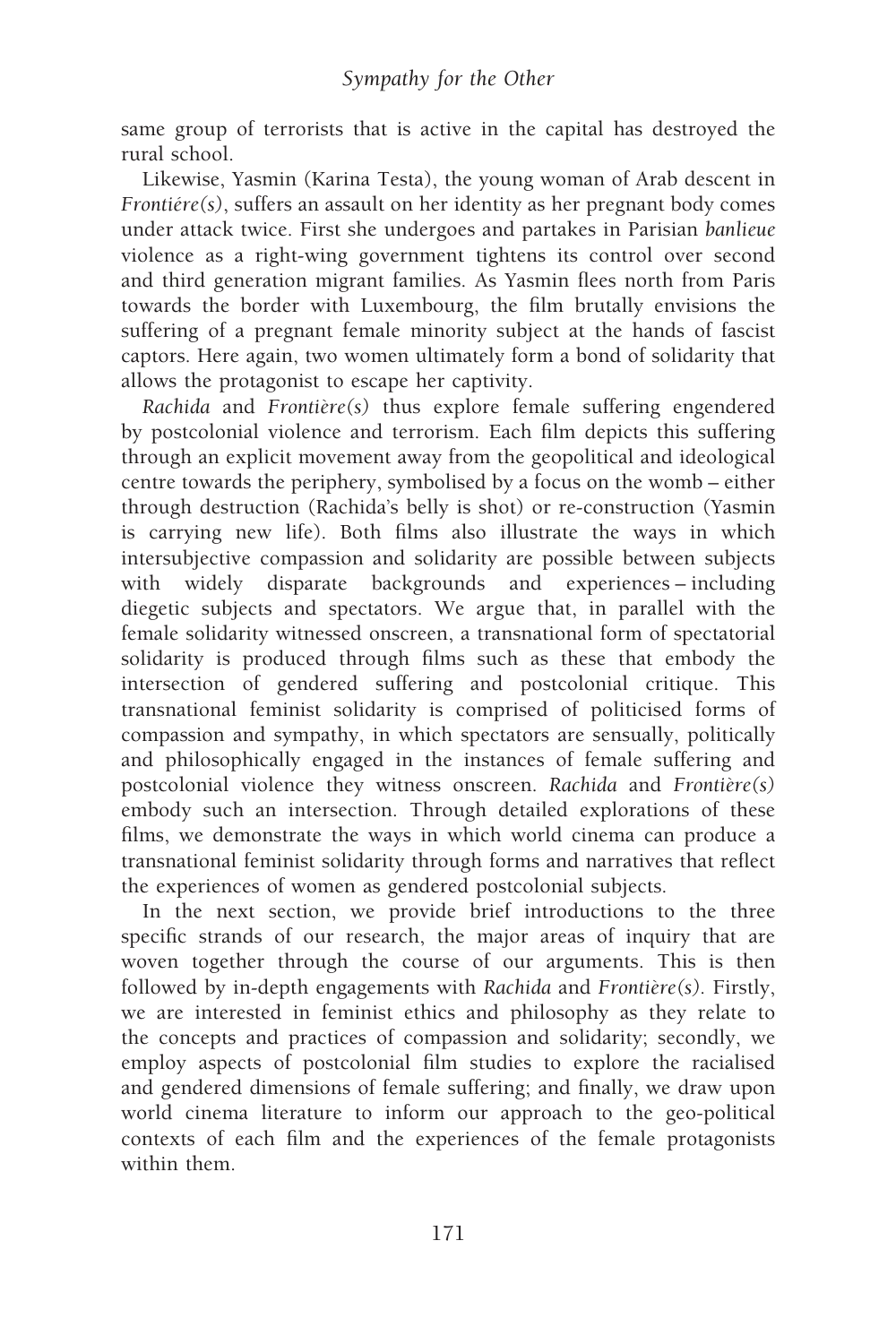#### Feminist Spectatorship Ethics

We base our understanding of transnational feminist solidarity on the processes of allegiance, affinity and sympathy. By postulating a form of solidarity that simultaneously invites the co-existence of separate subjects while recognising and respecting the differences among them, we encapsulate the political and ethical responsibilities involved in witnessing the suffering of gendered and racialised subjects onscreen.

The central question is how exactly a transnational feminist spectatorship ethics of sympathetic solidarity with female suffering is enacted through film form and narrative. We find sympathy to be a more useful political tool than empathy when discussing an ethical relationship to female suffering, in so far as sympathy encourages the spectator to approximate the politicized position of a minority subject. In fiction films such as the ones we discuss, the spectator is presumed to be sympathising with the main female character. However, when that character is marked as an 'Other,' or a 'subaltern' in Gayatri Spivak's terms (1998), a sympathetic alignment can be difficult to attain. To clearly illustrate how the process of affective and political sympathy translates into feminist solidarity with an 'Othered' female body, we turn to the work of cognitive film theorist Murray Smith on spectatorial alignment and allegiance with diegetic characters (1995) and Sarah Cooper on the face-to-face encounter and the idea of proximity to alterity (2007).

Smith argues that spectatorial engagement with diegetic characters is determined by a structure of sympathy involving imaginative engagement, rather than identification. He explains that imaginative engagement can enrich spectators' emotional, physical, and intellectual involvement with film, especially those films that envision situations, persons and values that are 'alien.' Smith's structure of sympathy is comprised of three different levels of engagement: recognition, alignment and allegiance. Recognition is the realisation that the traits of a character correspond to analogical traits in the 'real' world; namely, these characters could be persons in the real world, and spectators are able to recognise them as such. Alignment occurs when spectators are encouraged by a film to occupy a viewing position or perspective from which they can access the character's knowledge, emotions and experiences. Lastly, allegiance is a moral and ideological evaluation of a character by spectators, wherein spectators become affectively aroused and feel they have reliable access to the character's state of mind, thus understanding the context of her or his actions and able to morally evaluate the character on the basis of this knowledge (Murray 1995, 4–5, 96).

Cooper also characterises the ethical relationship of spectators to film as involving a physical and emotional access to diegetic characters.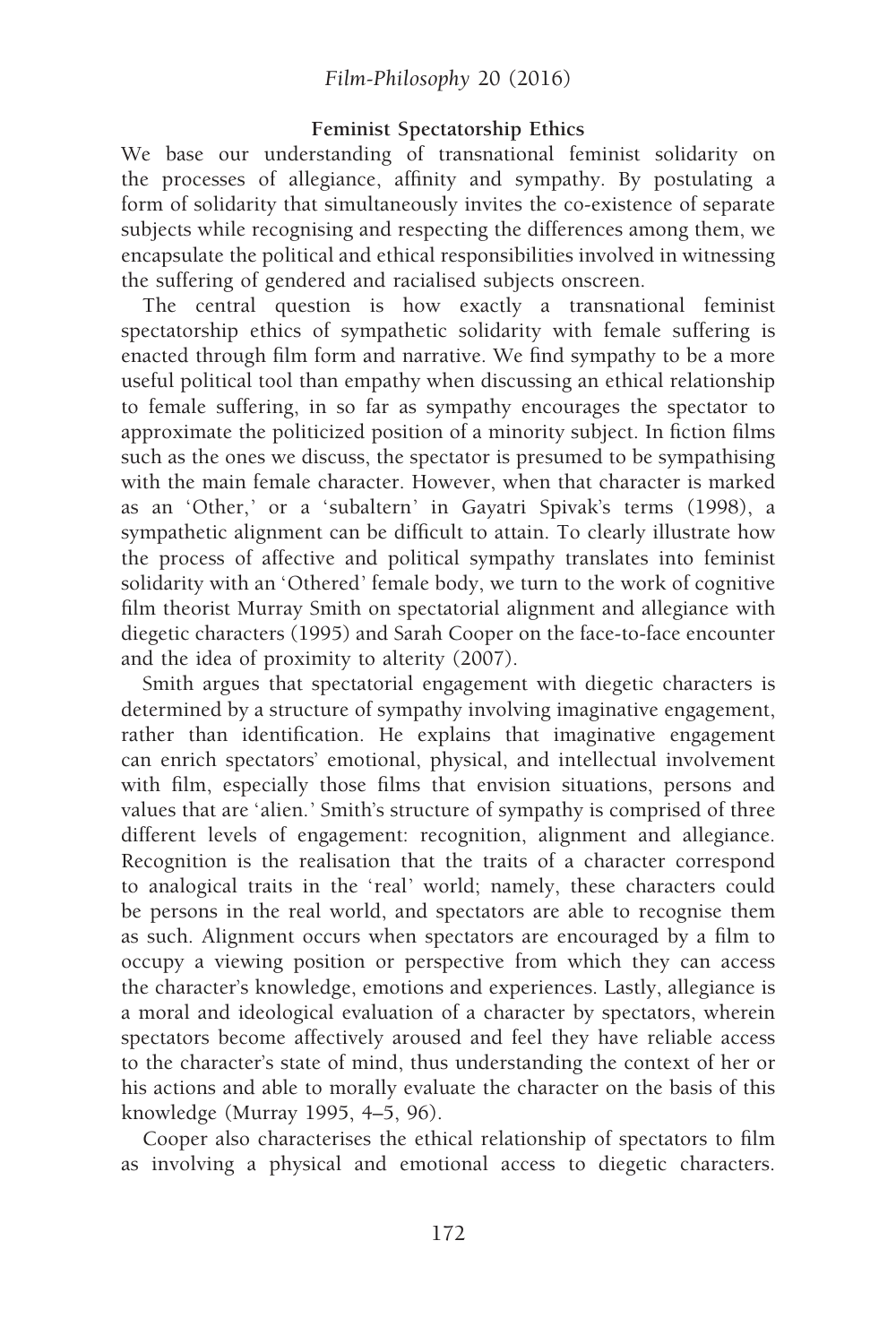Cooper builds upon and critiques Levinas' understanding of alterity as she discusses the encounter with the 'unknowable other' and the space of responsibility constructed within that encounter. Developing Levinas' idea of the face-to-face encounter with the 'Other,' Cooper points out the possibility of a spectatorial openness to alterity in which proximity serves as an alternative to identification. Audiences and characters are therefore, in her thinking, brought together in face-to-face encounters in which the space of responsibility is constructed. This in turn reminds us of Algerian philosopher Assia Djebar's ideas about being close to the other: she says that 'it is important not to presume to speak  $for - or$  even worse – about women, at best to stand at their side and, if at all possible, directly next to them' (Hillauer, 5: italics in original). Djebar called this the 'most important act of solidarity' enacted by women who have the freedom to represent. We take this further and show that an inter-diegetic solidarity becomes possible and visible through structures of allegiance and proximity.

Rather than replicating cinematic feelings, as in identification, the spectator thus responds to these feelings sympathetically either through understanding (as in recognition and alignment) or evaluating and responding (as in allegiance). For example, spectators might not be able to replicate the postcolonial rape victim's feelings and experiences, but they should be able to understand these feelings and experiences, and respond to them in a compassionate manner. Smith's structure of sympathy and Cooper's face-to-face encounter thus help us to understand how a transnational ethics of sympathy for the Other can be enacted through spectators' engagement with film form and narrative.

In further articulating our model of a feminist ethics of transnational solidarity, we draw on the work of philosophers and cultural theorists who examine the gendered and racialised elements of spectators' ethical relationship to film. Feminist film scholars have been particularly invested in exploring the ways in which gendered subjectivities and relations in film impact upon audiences in political and ethical terms. Of special interest to us are scholars such as E. Ann Kaplan who inflect these investigations with cultural analyses that account for diverse audiences, and who specifically address the gendered and racialised implications of viewing the 'Other' onscreen.

Kaplan has interrogated the male and imperial gazes as they relate to spectatorship and representations of women onscreen in works such as Looking for the Other: Feminism, Film, and the Imperial Gaze (1997). Kaplan makes a specific distinction between 'looking' and 'gazing' that is important for our present analyses. Kaplan first distinguishes between 'looking' and 'gazing' along the lines of gender and race, noting that '[l]ooking will connote curiosity about the Other, a wanting to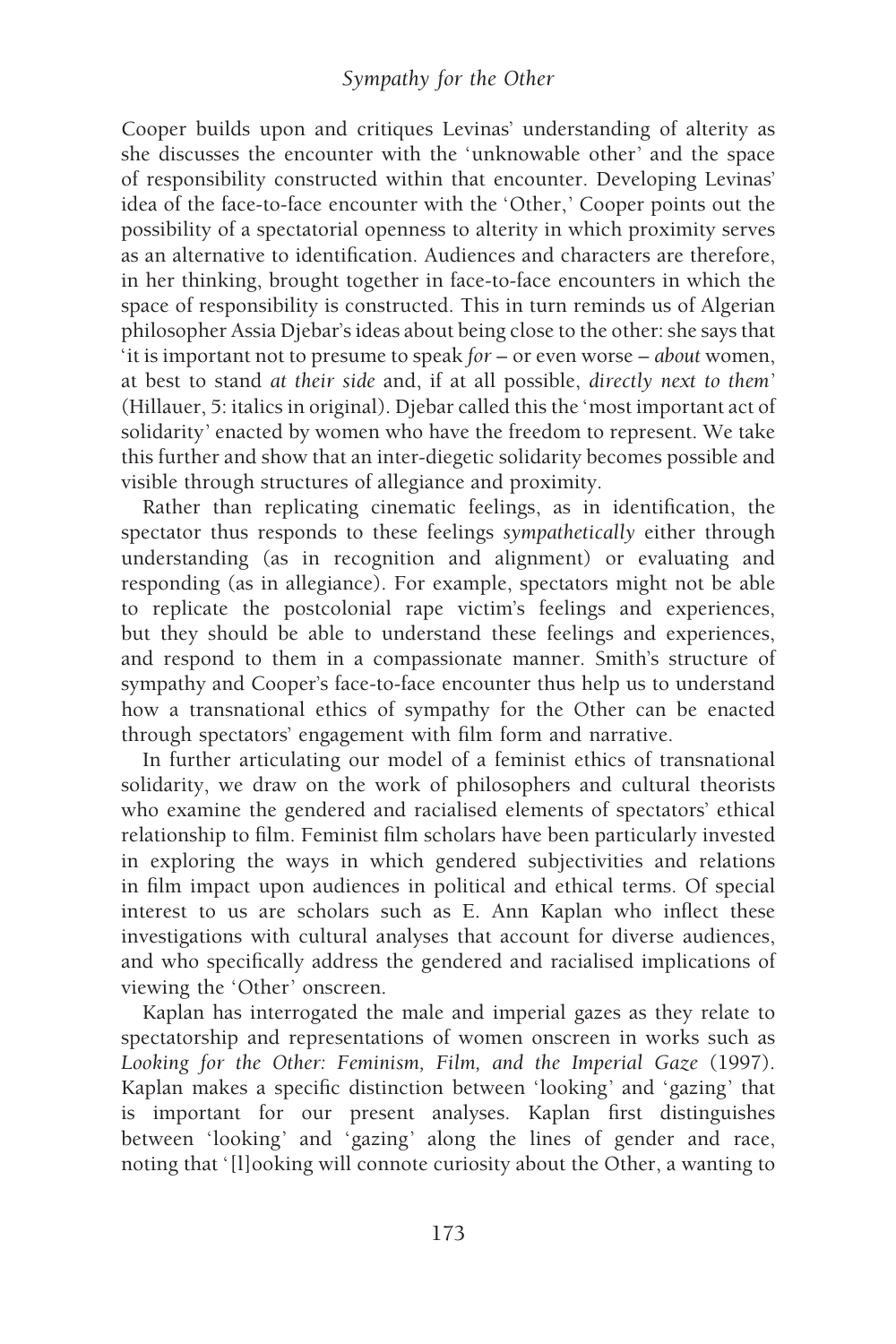know…while the gaze I take to involve extreme anxiety – an attempt in a sense not to know, to deny. […] The gaze…connotes an active subject versus a passive object' (1997, xvii–xviii). As opposed to the gaze, the look for Kaplan has the potential of 'bringing to view a hitherto unrepresented portion of society' (1997, xx), dialogically incorporating both reciprocity and solidarity. Kaplan's argument focuses mainly on the fact that the cinematic subjectivities of spectators and diegetic characters alike are intimately bound up with cultural and bio-political understandings of race, gender and colonial history.

Taking this conceptualisation further, we want to distinguish between 'looking' and 'seeing.' The word 'seeing' implies an ethical rapprochement between two subjects. Seeing enables a true intersubjectivity, and implies understanding and acceptance. The activity of seeing is transnationally significant: if one 'sees' the Other through the act of looking, one acknowledges the Other's subjectivity and therefore establishes a reciprocal relationship based on proximity, allegiance, understanding and solidarity.

To make further connections between the legacy of feminist critiques of vision and our present articulation of a spectatorial ethics of sympathetic and compassionate solidarity with female suffering, we turn to feminist philosopher Sandra Lee Bartky's thinking on subjectivity and solidarity. In Sympathy and Solidarity and Other Essays (2004) Bartky suggests that a transnational, multicultural form of feminist solidarity can be achieved through political and affective alignment with the experiences of others. Bartky suggests German phenomenological philosopher Max Scheler's concept of mitgefühl, or sympathetic 'feeling-with,' as a useful tool for feminist solidarity in this regard. Mitgefühl involves a sympathetic attitude resulting from a combination of affective alignment and knowledge of the context of the suffering of others – a form of affective infection that is politically conscious, while also being emotionally and physically inflected (Bartky 2002, 71–3, 80).

A feminist mitgefühl would then require an affective alignment or proximity to the bodily experiences of other women, as well as a recognition of sexual inequalities between men and women, and among women of different races, ethnicities, classes, sexual orientations etc. (Bartky 2002, 141–3). We argue that a feminist feeling-with is accomplished in films such as Rachida and Frontière $(s)$ , which impart sympathetic transmissions of female trauma that extend beyond the realm of the purely visual – that is, each film provides shocking and contemplative moments of tactility that encourage spectators to adopt a sympathetic position. This affective transmission encourages a sympathetic bond between female protagonists and spectators of any gender or sex.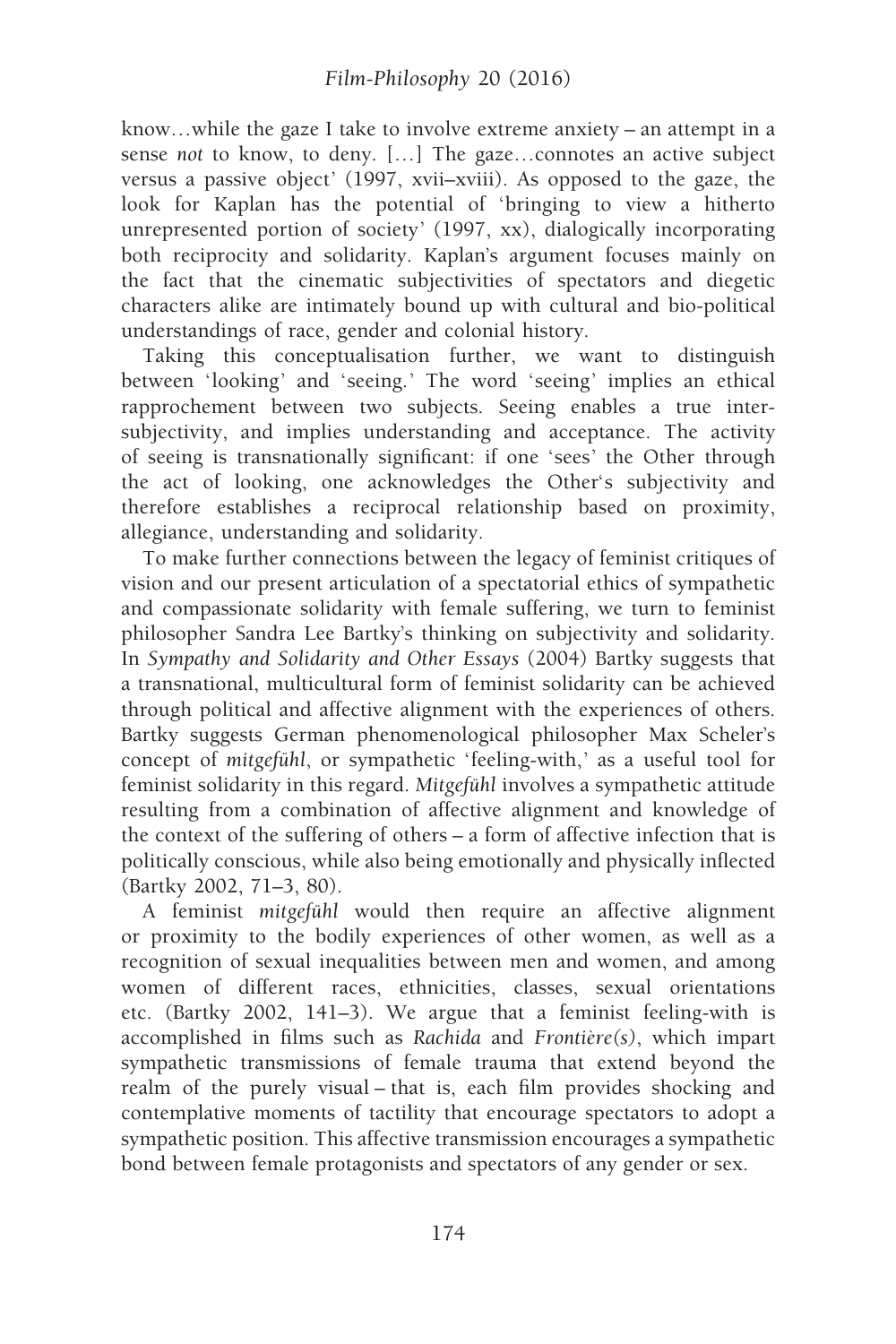## Sympathy for the Other

#### Postcolonial and World Cinema Studies

Postcolonial theory and practice, as they relate to solidarity and cinematic experience, also have special relevance to our explorations of the political and ethical resonances of female suffering. Here we focus specifically on the historical and geo-political context of postcolonial France, including its relationship with the post-colony and the role that bio-political understandings of the 'body politic' play within the imagined national community. We interrogate the connection between French understandings of the postcolonial body politic and female bodily subjectivity, focusing on the ways in which the concept of l'enceinte parisienne, or 'the pregnant Parisian woman,' influences the ways in which films encourage spectators to relate politically and ethically to pregnant female protagonists onscreen. Here we take the concept of l'enceinte parisienne to encompass not only the pregnant Yasmin, but also women such as Rachida whose wombs become targets for postcolonial violence and identity politics.

Our focus on the postcolonial elements of film, media culture and spectatorship in the context of recent cinema also draws upon the work of postcolonial theorist Frantz Fanon. In works such as Black Skin, White Masks (1967[1952]) and The Wretched of the Earth (1961 [1967]), Fanon details his experiences as a black postcolonial subject in France and the post-colony. He articulates his process of realising that he is 'Other ' to majoritarian French subjectivity – a process that has direct bearing on the films and modes of spectatorship that we address here, in that sympathy and solidarity counteract this unethical mode of ontological and philosophical Othering.

Of particular importance to us is Fanon's analysis of the ways in which the spatial organisation of racialised subjects in postcolonial France impacted on relations between racial minorities and majoritarian white subjects. Fanon writes in The Wretched of the Earth that the 'colonial world is a world divided into compartments'  $(1967, 29)$  – the hygienic security of the coloniser and the abject, 'unclean' poverty of the colonised. The divisions that Fanon identified are borne out in films such as Rachida and Frontière(s). In these films, the confinement of the female protagonists and their friends to the peripheral villages and the slaughter house envisions the space of the colonised as 'a world without spaciousness; men live there on top of each other, and their huts are built one on top of the other. The native town is a hungry town, starved of bread, of meat, of shoes, of coal, of light. The native town is a crouching village, a town on its knees, a town wallowing in the mire… ' (1967, 30).

Fanon also identifies an affective dimension to colonial and postcolonial relations that has bearing on the violence visited upon the female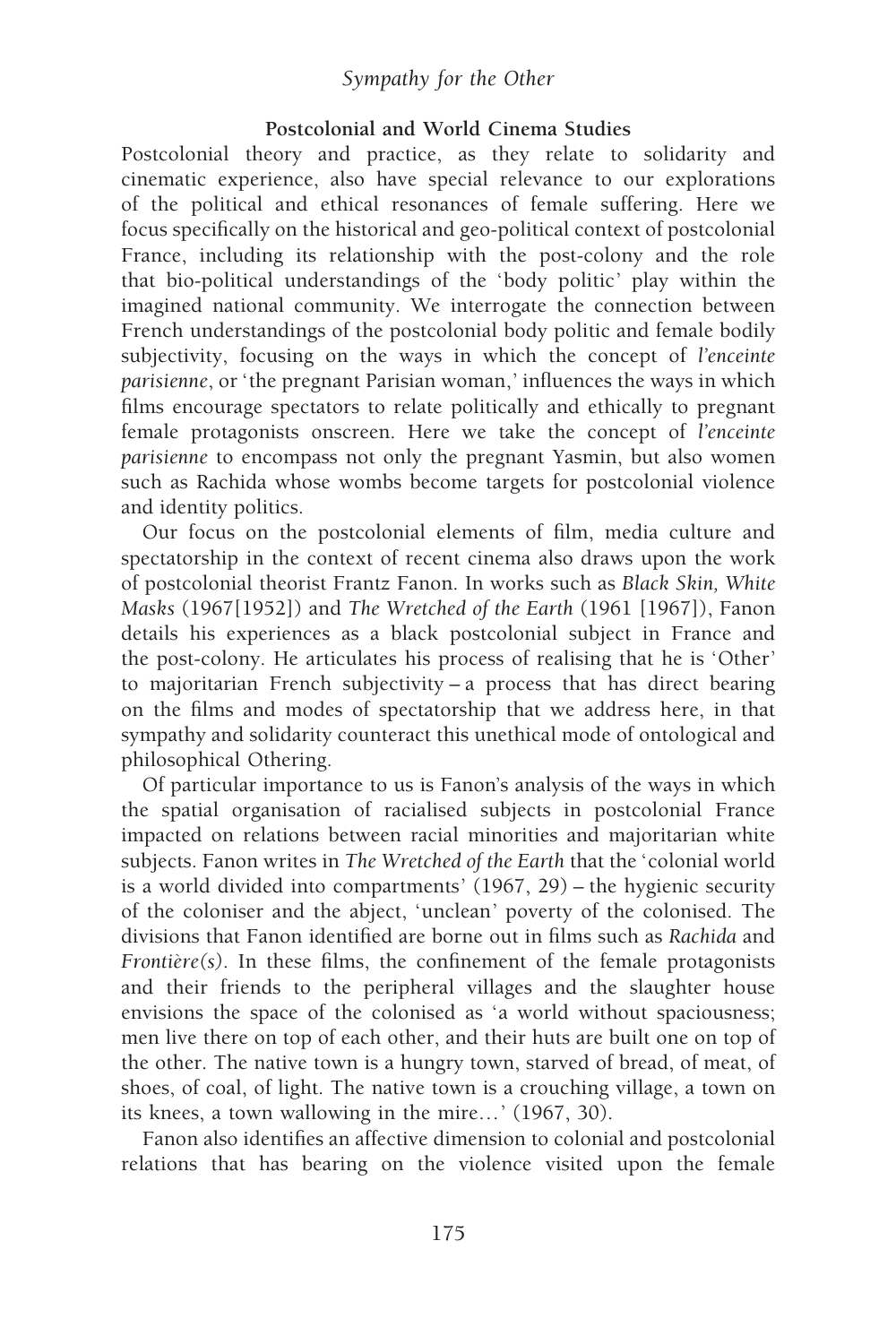## Film-Philosophy 20 (2016)

protagonists in the films we discuss here. He argues that the violence of the colonial environment, the 'searing bullets and bloodstained knives ' (1967, 28) that enforce its rule over minority subjects, ultimately transforms feelings of rage on the part of colonial subjects into affects of solidarity and sympathy. That is, a form of co-existential subjectivity arises in which the witnessing of postcolonial struggles 'transforms spectators crushed with their inessentiality into privileged actors' (Fanon 1967, 28) – and thus creates a bond between them and those whose suffering they witness. Anti-colonial solidarity is thus a practice of co-existential compassion:

Individualism is the first to disappear… The colonialist bourgeoisie had hammered into the native's mind the idea of a society of individuals where each person shuts himself up in his own subjectivity, and whose only wealth is individual thought. Now the native who has the opportunity to return to the people during the struggle for freedom will discover the falseness of this theory. The very forms of organization of the struggle will suggest to him a different vocabulary. Brother, sister, friend – these are words outlawed by the colonialist bourgeoisie. (Fanon 1967, 36)

Fanon's articulation of a racially aware and sympathetic solidarity with the suffering of racialised subjects in France, and in the post-colony, dovetails with our proposal of spectatorial solidarity with minority female subjects in contemporary francophone cinema. We argue that solidarity with female suffering involves a form of sympathetic compassion that is imbued with the intersectional qualities of gender and race, rather than either term alone.

On the topic of gender, feminist postcolonial theorists such as Gayatri Spivak, Chandra Talpade Mohanty and Ella Shohat have explored the oft-occluded female experience in the history of colonisation and postcolonial life. In her key text 'Can the Subaltern Speak? ' (1988), Spivak explores how women from the Third World are marginalised, and thus rendered incapable of truly knowing and speaking for themselves. In works such as 'Under Western Eyes: Feminist Scholarship and Colonial Discourses' (1984), "Under Western Eyes" Revisited: Feminist Solidarity through Anticapitalist Struggles ' (2003) and 'Post-Third-Worldist Culture. Gender, Nation and the Cinema' (2003), Mohanty and Shohat also debate the violent oppression and suppression of the postcolonial (and oftentimes female) subject.

Both Mohanty and Shohat (in)directly criticise Spivak for underestimating the minority subject's ability to speak. Mohanty argues that 'it is time to move beyond the Marx who found it possible to say: They cannot represent themselves; they must be represented' (1984, 354).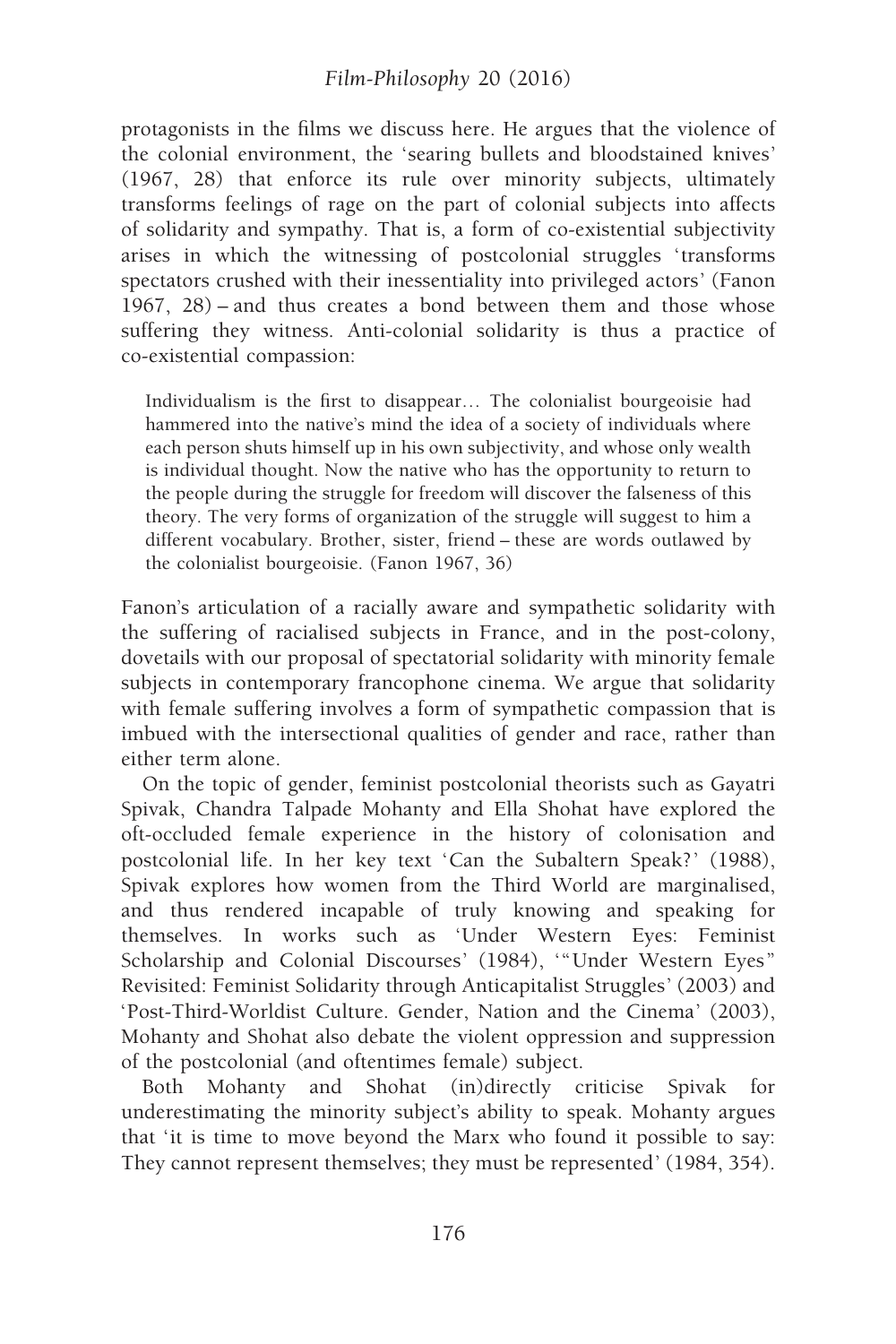She states that colonised peoples know themselves and the coloniser all too well, and asserts that claiming the opposite is based on a privileged standpoint rooted in postmodern relativism and Marxist feminism (2003, 511). From Spivak's point of view, the subaltern is no longer subaltern as soon as she or he speaks. Mohanty and Shohat's discourse is more optimistic in allowing space for the possibility that the subaltern, Othered woman knows herself and can speak for herself. From their discourse it becomes clear that they agree that it is more likely that as outsiders, the 'we' of Western women have become so used to defining themselves as the non-Other, non-subaltern, that they cannot include the Othered subaltern in their understanding of the world; that is, they cannot 'see ' the Other, even if she speaks.

Spivak's negative answer to her own question has been widely contested, and we could say that listening and seeing via sympathetic spectatorship renders cinema the ideal medium through which to deal with this problem of female invisibility and non-communication. However, the postcolonial relationship between France and its ex-colonies has involved a distinct lack of reciprocity of listening and seeing – speaking and gazing at an Other have generally dominated. As a tool to move beyond this one-way traffic embodied by gazing and speaking (rather than listening and seeing), a transnational feminist ethics of spectatorship enables solidarity, specifically in its critical explorations of the voice and the gaze.

Mohanty in particular focuses her attention on the ability of feminist solidarity to oppose the violence of colonial praxis. For Mohanty, solidarity is an activist stance: it indicates mutuality, accountability and the recognition of common interests as the basis for relationships among diverse communities. It is not enough therefore, to look: 'seeing ' the Other in an ethically responsible manner becomes imperative. Diversity and difference are the basis for a reflective solidarity that defies the more common 'them vs. us' discourse, and replaces it with the 'you and me can communicate with a third' discourse. This discourse explicitly foregrounds inclusivity and communication, as it refers back to Kaplan's spectatorial insights into 'looking', and our own thoughts on 'seeing. ' However, Mohanty cautions her readers that this solidarity must encompass an understanding of subjectivity as intersectional; that is, as comprised of a variety of identity factors beyond gender or race:

What is problematical, then, about this...use of 'women' as a group, as a stable category of analysis, is that it assumes an ahistorical, universal unity between women based on a generalized notion of their subordination. Instead of analytically demonstrating the production of women as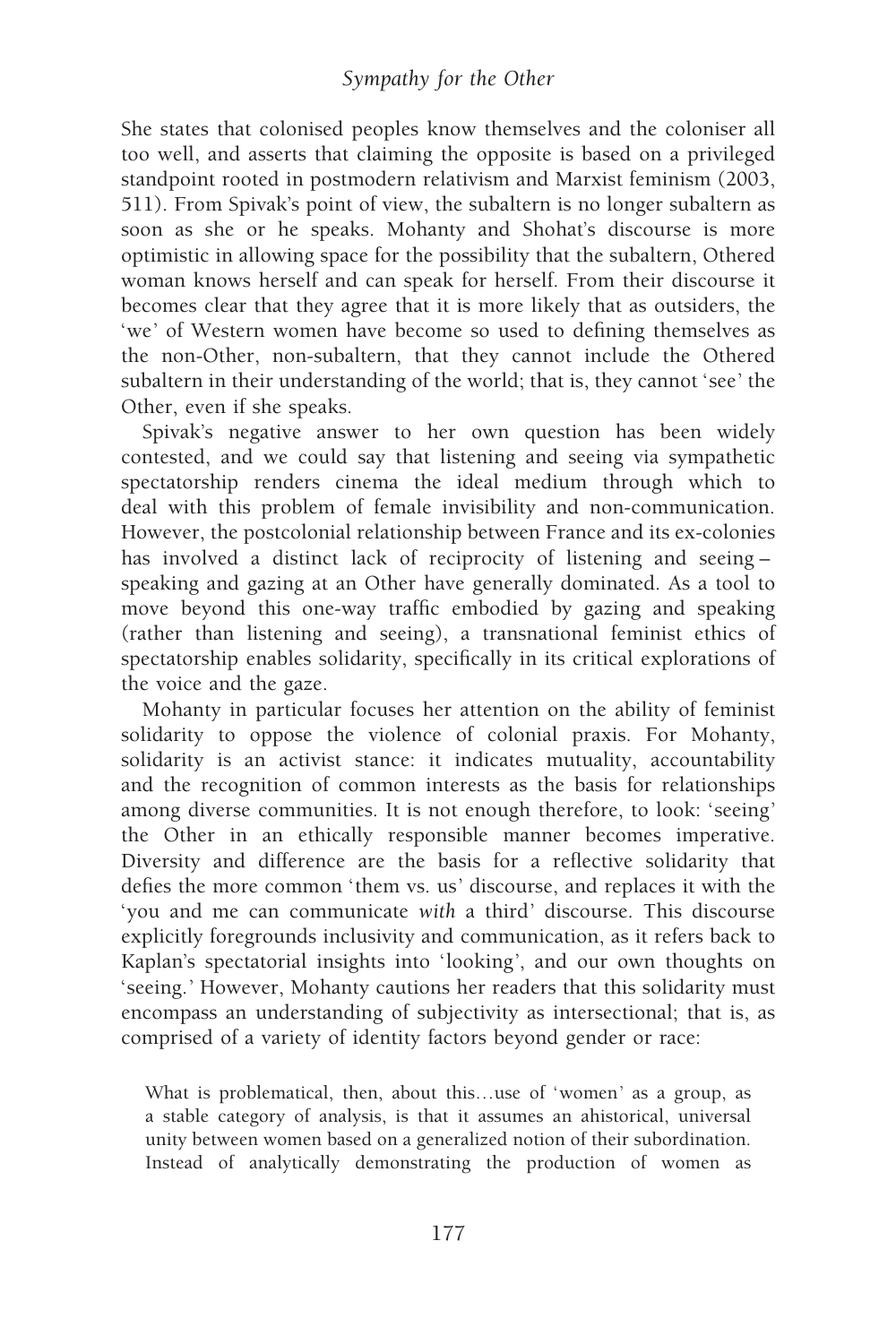#### Film-Philosophy 20 (2016)

socio-economic political groups within particular local contexts, this move limits the definition of the female subject to gender identity, completely bypassing social class and ethnic identities. (1984, 344)

Mohanty emphatically engages with the politics of difference in insisting that Third World women are not a homogenous mass. She advocates strongly for a transnational solidarity between women of colour, white women and women from the areas known as the Third World. She acknowledges the need for a shared frame of reference and a 'search for a common feminist political project, within a framework of solidarity and shared values' (Mohanty 2003, 502). She further argues that this feminist solidarity must be based on the realisation that women across the globe live with common differences, by which she means that diversity and specificity must not be eroded away by generalisations, but should encourage women everywhere to find a common agenda.<sup>3</sup>

Shohat likewise 'emphasizes the particularities and diversity of local struggles for gender equality, and recuperates gender and sexuality from universalizing narratives of national history ' (Murphy 2006, 14). She focuses on cinema produced by women from a wide variety of countries during the eighties and nineties in which women reclaim their bodies from the apparatus of the nation state. While Shohat accepts the particularities of nationalist struggles and the consequences of these struggles for women, she refuses to subscribe to any notion of globalised sisterhood. Rather, she argues that the 'national' must cross borders and accept its hybridity, while also recognising its particularities. (Mohanty says of Shohat that she studies regions and cultures 'in a way that transcends the conceptual borders inherent in the global cartography of the cold war ' [Mohanty 2003, 520].)

Here we echo Mohanty and Shohat in postulating a solidarity with female suffering in film that is compassionate and sympathetic towards female experience, without being universalising and totalising. That is, while recognising that axes of difference such as race, nationality, class, sexuality and gender invariably impact on how spectators respond to female experiences of suffering onscreen, a mode of compassionate vision – a feminist mitgefuhl – has the ability to generate feminist forms of solidarity and sympathy across these classifications and borders.

Mohanty's and Shohat's concern with the diverse racial and ethnic backgrounds and gendered experiences of particular subjects is also borne

<sup>3.</sup> We would add that we consider each and every spectator on the male/female, masculine/feminine spectrum to have the ability and the responsibility to engage with female suffering through an inclusive form of feminist solidarity.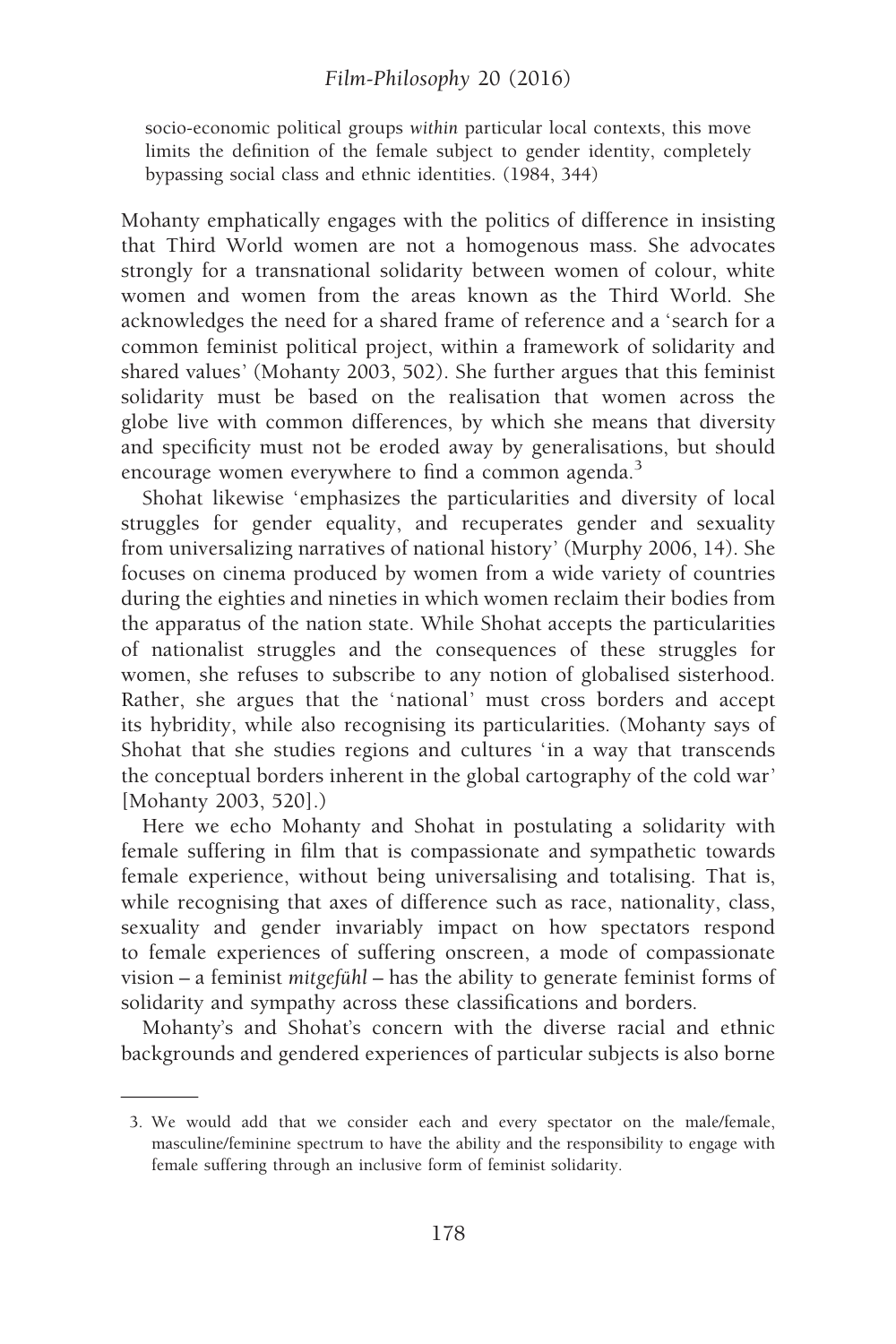out in the field of World Cinema Studies. By featuring cinematic examples from both France and the post-colony, and specifically dealing with gendered violence, we establish the ways in which spectatorial solidarity with female suffering is both impacted by, and can transcend, spectators' cultural and political contexts and backgrounds.

The work of world and transnational cinema theorist Lúcia Nagib has been particularly instructive on this point. In World Cinema and the Ethics of Realism (2011) Nagib argues that the philosophical and ethical import of world cinemas is inextricably tied to the political history and the geo-political context in which it is produced, as 'making films is making history... and therefore producing an ethical reality' (2011, 15). Nagib's understanding of the spectator as an ethical subject who relates to film in an intersubjective manner signals the disappearance of the ethico-philosophical category of the Other, which in turn opens up to the possibility of intersubjective solidarity: bonds of sympathy and affinity established between spectators and characters from a wide variety of national and geo-political contexts. Her work supports our point that it is necessary to move away from the Levinasian concept of the infinite alterity of the Other for whom we are infinitely responsible and from whom we are infinitely distant, towards an intersubjective and co-existential understanding of spectatorial subjectivity. What is needed is an 'act of interrogating the self about its relationship to the other ' (Nagib 2011, 10).

In this sense we are sympathetically aligned with Nagib's filmphilosophical outline in arguing that certain films, such as the two we explore in this essay, can enable intersubjective solidarity through alignment with female pain. Nagib's interrogation of the spectatorial self's relationship to the cinematic Other allows us to recognise how understanding spectatorship as an intersubjective experience generates an ethics of feminist solidarity and compassion, rather than distanced identification. As we now explore in the context of Rachida and Frontière(s), this solidarity often includes affective, emotional and intellectual sympathy with gendered postcolonial subjects.

#### The Extreme Internal Other and Female Solidarity in Rachida

Rachida is the first full-length feature film directed by Yamina Bachir Chouikh. Although it portrays the threats, acts and consequences of sexual intimidation and rape, it is more aesthetically palatable than Frontière(s). This is mostly due to the former film's light and airy visual style, as well as its initial presentation of the female protagonist as a funloving, beautiful young teacher representing hope and progress for Algeria. This difference in tone is also due to the formal elements, in that the filmmaker inserts comic interludes, sub-plots and short vignettes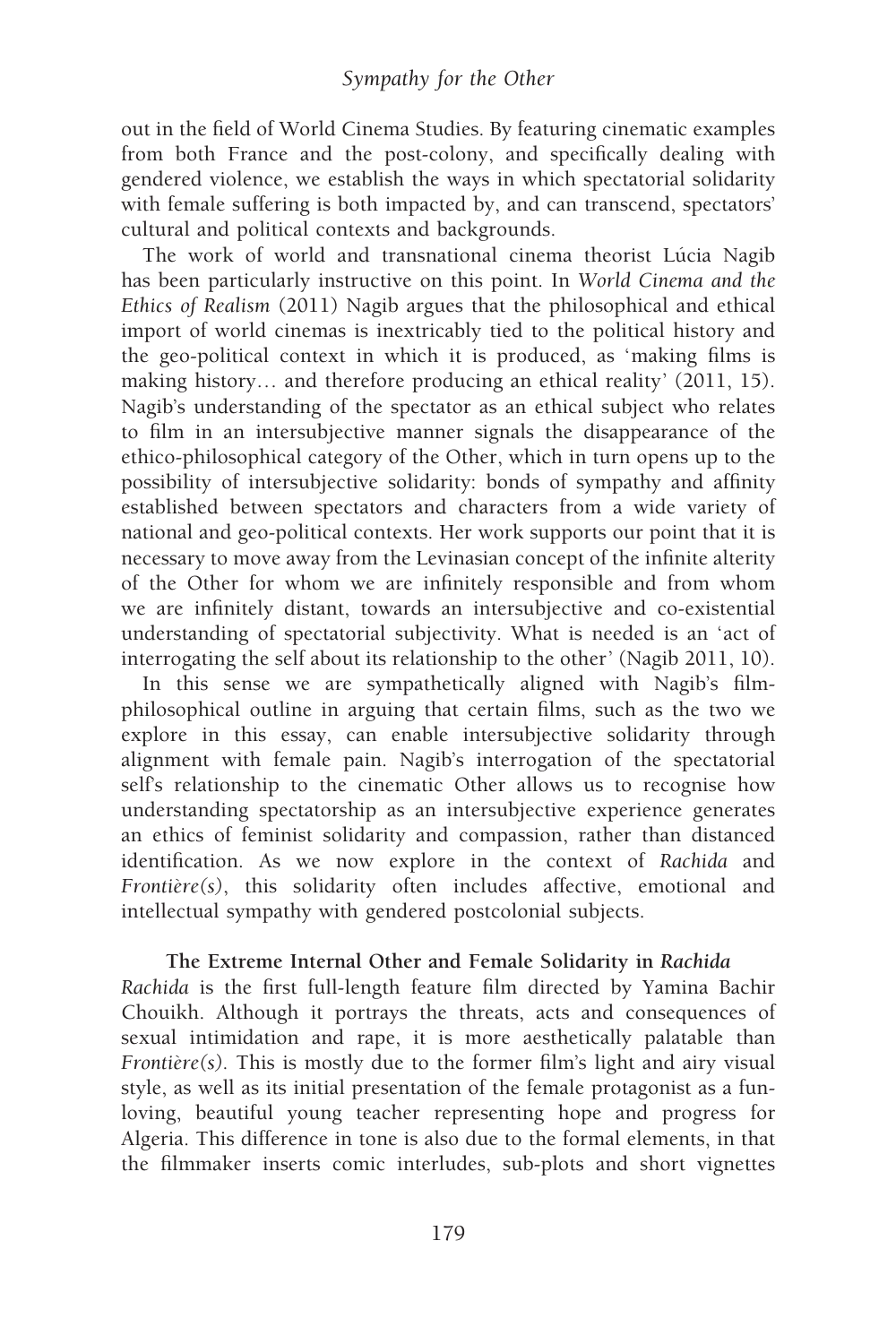that function as beacons of hope within the political narrative and provide the spectator with time to reflect on the women's relationships with one another. Style and form then already illustrate the strength and resourcefulness of female communities.

Rachida evokes memories of the worst atrocities of the Islamist terror campaign in Algeria in the 1990s, on a personal as well as a wider political scale. The political nature of the film aligns it directly with Shohat's, and in particular Fanon's readings of anti-racist solidarities. In the film, a young teacher named Rachida works at a school in Algiers, and is stopped in the street by a group of youths led by Sofiane (Djatout Kamel), a former student, who demands she take a bomb and place it in the school. With echoes of the terrorist attacks by women portrayed in The Battle of Algiers (Gillo Pontecorvo, 1966), a bomb-carrying basket is thrust into her hands. Rachida refuses, and after she hands the basket back to the youths, she is cold-bloodedly shot in the womb and left for dead.<sup>4</sup> Women in Haïks rush to her aid and cover her lovingly with their white veils. Miraculously, she survives, but the trauma leaves its marks on her body and psyche. To recover, she goes into internal exile with her mother to a rural village in the north of Algeria, where her head teacher has found her a new job as a schoolteacher. However, terrorism is inescapable there too. Factions of the Islamist terrorist groups operate in the wilderness in and around the village, kidnapping and raping women and killing indiscriminately.

Rachida premiered at Cannes in 2002 in the Un Certain Regard section, and was subsequently screened at several festivals worldwide (such as the London Film Festival, the African Film Festival in Cordoba and the Festival International du Film d'Amiens). While some may see this film as a typical 'festival film, ' it is also one of the few films to have been made in Algeria in the last decade. In a country where cinema is rare, Rachida, shot on location and directed by a woman, is a victory in itself for the solidarity between filmmaker and actresses, and thus all the more effective in its ability to impact upon an international audience. Furthermore, the film encourages spectators to develop a transnational form of solidarity with the 'Othered' female community under attack, by incorporating styles and forms that appeal to a diverse, multi-ethnic audience.

This feminist solidarity is also linked to the historical context in which the film was produced. During the decade of the so-called Black Years in

<sup>4.</sup> The assonance of 'womb' and 'bomb' perhaps suggests a poetic symbolism in the shot in Rachida's womb as she refuses to carry the bomb. It supports, in a poetic way, the links between violence suffered by a nation and the violence projected onto a woman's body.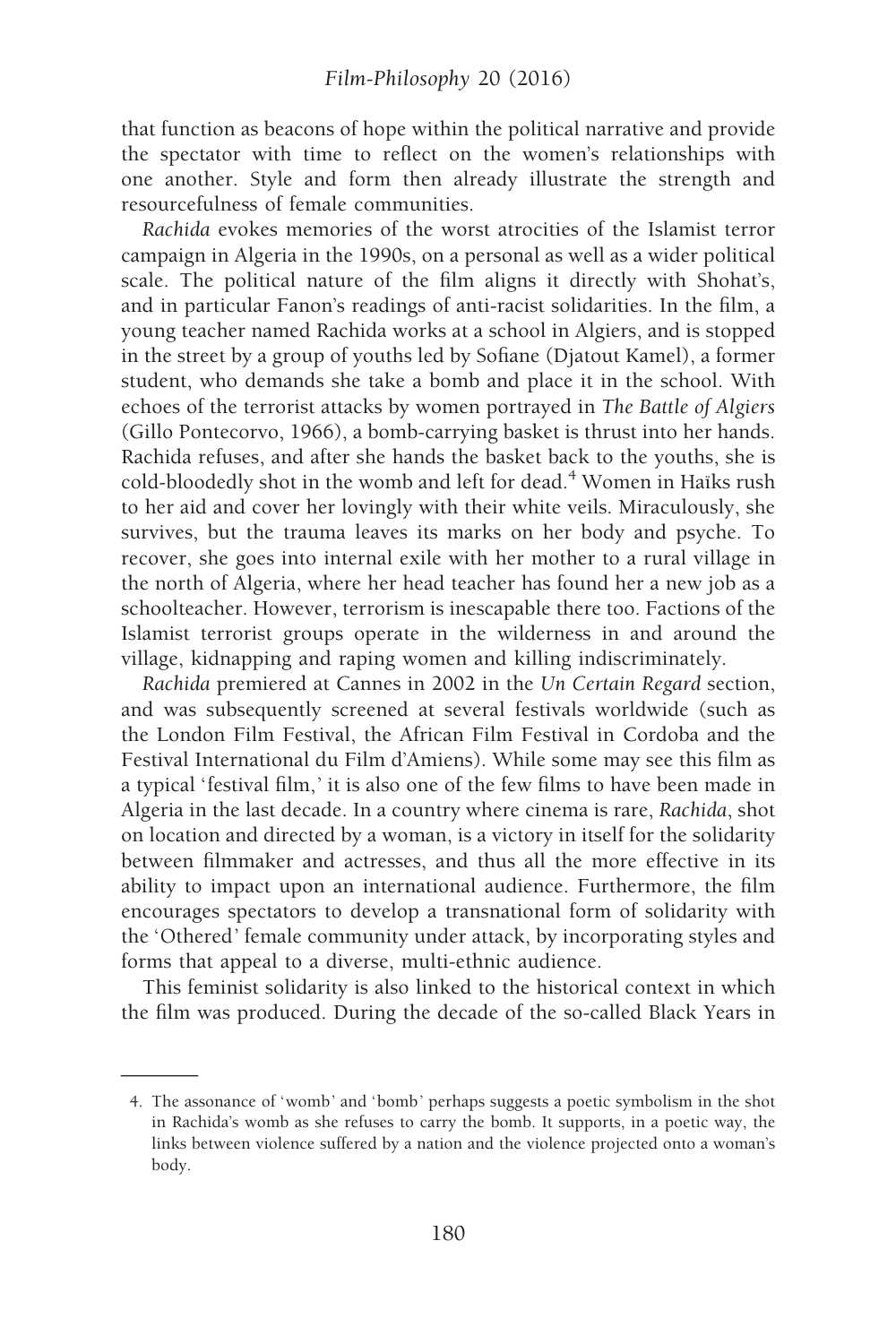## Sympathy for the Other

the 1990s,<sup>5</sup> postcolonial Algeria created 'an extreme other' (Martin 2011, 98) who embodied the fear of the enemy within the country, as opposed to the French Other of the War for Independence. Rachida proposes that this extreme Other was male, and focuses on the role women played in defying the terror created within the national imaginary. The film explores ' the psychological affect of war ' (Martin 2011, 99) as well as the physical scars it leaves, and examines how female solidarity challenges such violent and chaotic environments, where things are not necessarily explained but everything is nonetheless understood. The intricacies of the conflict are not explicitly elucidated, but left implied, thus challenging the audience to 'see' instead of 'gaze' – to understand and sympathise. By aligning her female protagonists with diverse embodiments of the Algerian woman, Bachir Chouikh invites a transnational audience to experience mitgefühl, and to form an allegiance with those who are subaltern, but who have nevertheless gained vision and voice. The film reveals how violence lurks in the shadows – suggesting rather than making explicit terror and violence, and perhaps as such making them more acutely experienced by sympathetic spectators.

The fact that Rachida is shot in the womb refers to a number of political and symbolic interpretations relating to l'enceinte parisienne, according to which the female belly functions as a metonym for fertility, and – as we shall also see further in  $Frontire(s)$  – here refers to the woman's central role as a life-giving vessel. First, the reference to rape as a weapon of war and oppression confirms that fertility and motherhood are seen as means through which to ascertain the continuation of the race. Rachida's fiance´ is keen to start a family and has issues with her insistence on being an independent woman. As a result of his ambiguous love for Rachida, she keeps him at a distance by hiding their relationship from friends and colleagues. Lastly, Rachida is a primary school teacher, which again references her role as a maternal figure, even if the children are not her own.

Aside from these references to fertility and motherhood, sensuality provides another explanation for the focus on Rachida's womb during the shooting sequence. Rachida is not a stereotypical Algerian woman. She does not wear a veil – let alone the Haïk, the typical full white veil worn in Algeria. Instead, she is portrayed as a sensual, proud, liberal woman who likes to look good and have fun. Her liberal spirit and light-hearted disposition enable an initial transnational feminist spectatorship. The film

<sup>5.</sup> The 'Black Years' refers to the years of civil war in Algeria, a period of armed conflict between the government and several Islamic rebel groups.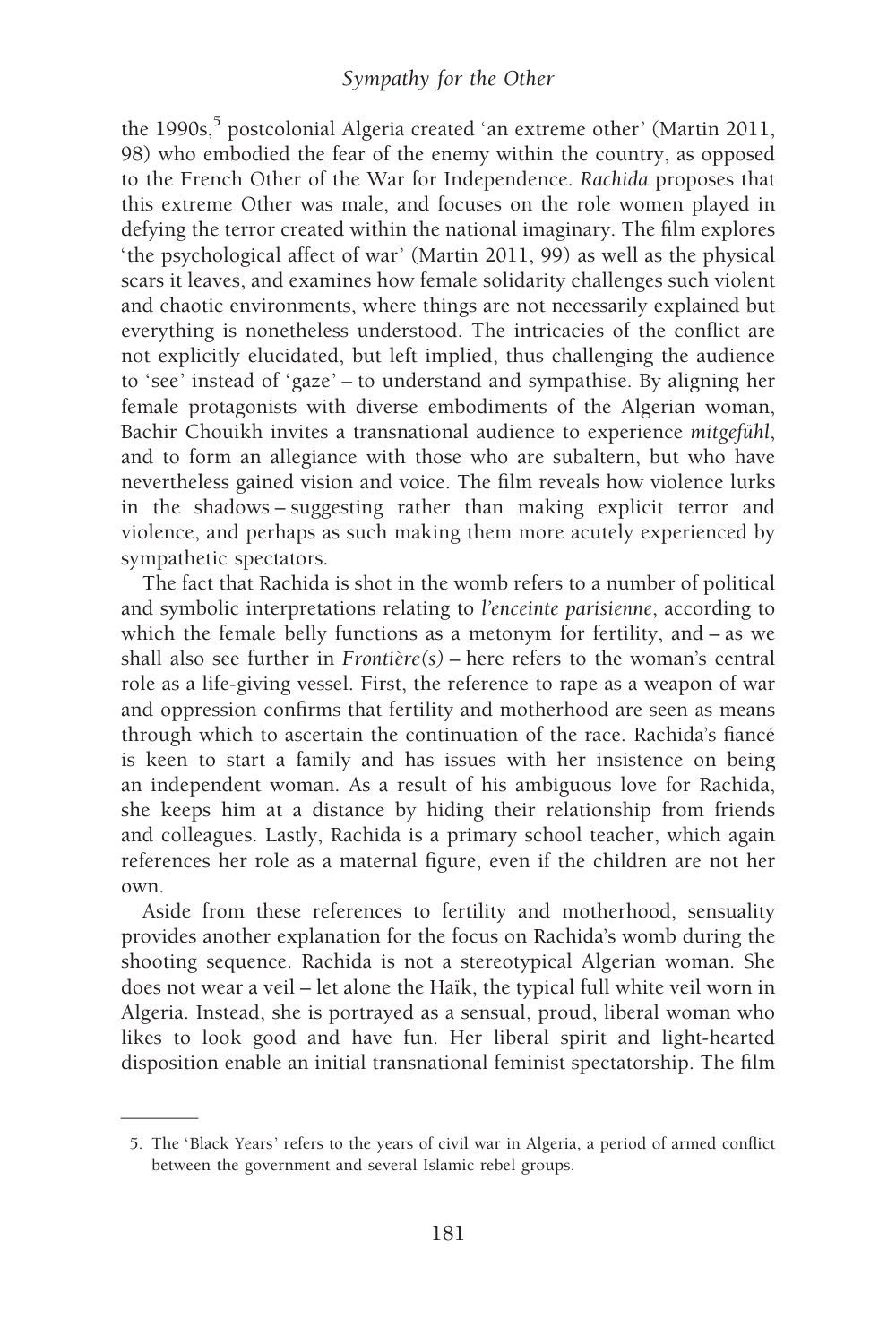in fact opens with a prolonged extreme close-up of her applying make-up and loosening her hair for the purpose of the class photo. A shot of her lips and eyes, her hair being styled and her smiling at her own reflection, bring the spectator into face to face proximity, and directly align her with Rachida. She is smiling and humming a song, while others wait for her. One of the more pious women teaching in the school reinforces Rachida's sensuality by remarking that she herself does not want to be in the photograph, and that she is lucky her husband is letting her work at all. This close-up 'portrayal of [Rachida's] defiance of fundamentalist codes ' (Austin 2012b, 150), both in the mirror scene and through the contrast it establishes with the extreme violence that follows, further encourages a sufficiently complex reading for the spectators to feel like they are not only 'looking' in Kaplan's sense of the word, but that they can further also 'see' or understand Rachida from the start, to align themselves with her through physical and emotional sympathy. Instead of adhering to stereotypical portrayals of submissive women, Rachida enacts the female solidarity inherent to a feminist interpretation of Islamic practices.

The veil, and in particular the Algerian Haïk, is the subject of much gendered engagement with Algerian women. This discourse arguably started with Fanon, whose article 'Algeria Unveiled' (1959) shows how women became involved in the struggle for independence as freedom fighters, and how the veil (both through unveiling and re-veiling) was one of the impetuses for and also a weapon in the war of independence. The colonialists' enforced unveiling of women was appropriated by the anti-colonial struggle and lead to women being employed as revolutionary informants or traffickers. Fanon shows how the unveiling became a tool used by women in entering the Revolution, through 'blending in' or mirroring the coloniser in appearance, while at a later stage in the Revolution women re-veiled, in order to use the veil as a screen behind which to hide identities, contraband and weapons. The same can be said of the use of the veil in Rachida as a mode of fighting against patriarchal terrorists. In positioning the individuality of the terrorist or coloniser in opposition to the solidarity of colonised peoples, Fanon shows how women, using both veiling and unveiling as a tool in the struggle for liberation, come together in spite of the physical boundaries between them.

The 'historic dynamism of the veil' (1959, 63) Fanon describes is also valid for the post-colonial body-politic, as '[t]his woman who sees without being seen frustrates the [oppressor]. There is no reciprocity. She does not yield herself, does not give herself, does not offer herself' (1959, 44). The woman 'sees ' – she observes and understands the other from beneath the safety of the veil. Nevertheless, while there is 'no reciprocity ' and total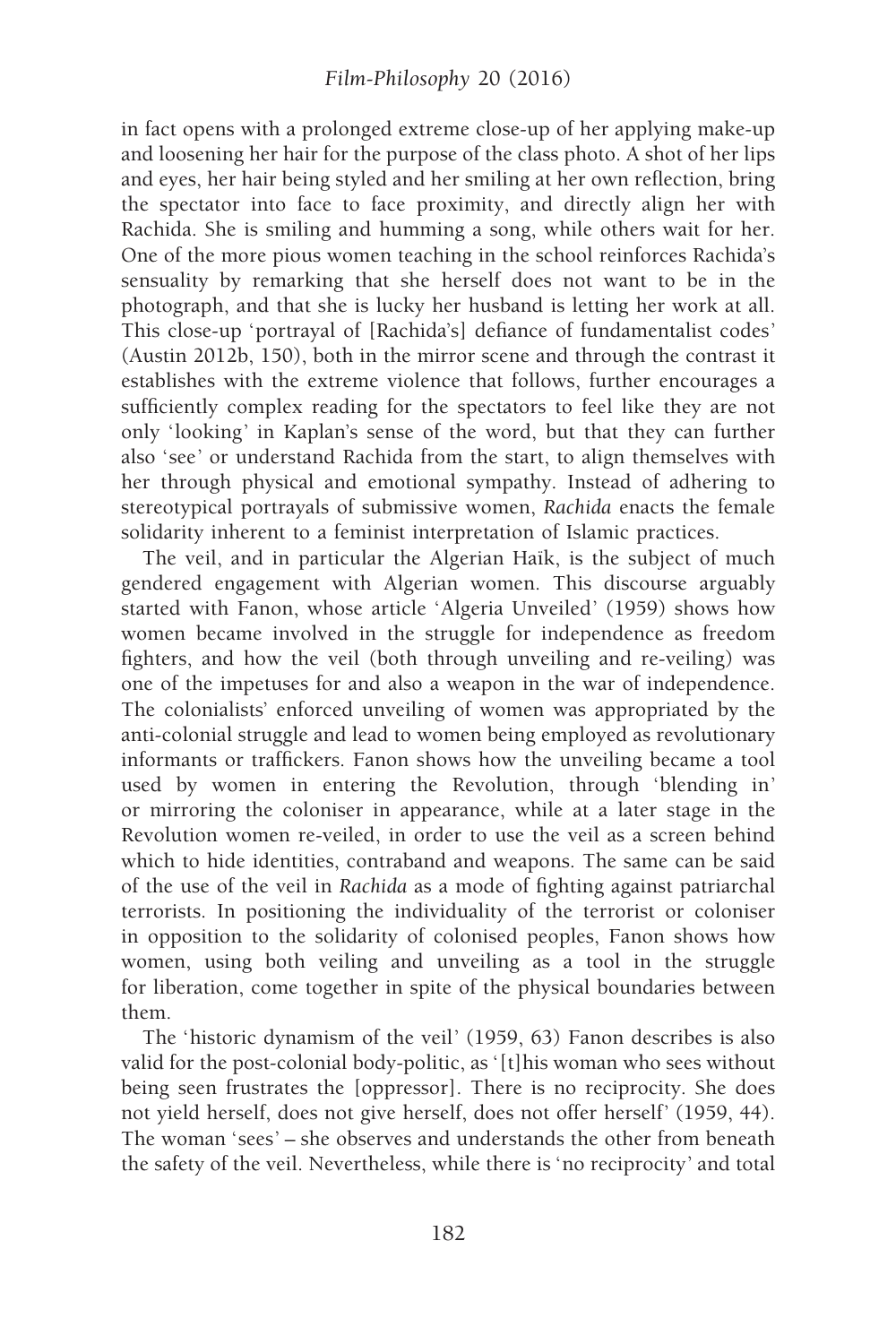defiance towards the extreme internal other (the men, whether these are colonisers or terrorists), among women the veil represents protection and community. By foregrounding this double practice of the veil, Rachida also embraces the transnational female spectator by presenting a method of allegiance under the cover of the veil. The intimate proximity of this placement of women under the veil enables a powerful female solidarity.

While Rachida – with the support of her mother, fellow teachers and in particular the children she cares for – eventually manages to overcome her trauma through witnessing others' testimonies, two other young girls in the film are not so fortunate. As Guy Austin has explained, Rachida depicts the 'trauma of the Black Years as a story of women' (2012b, 149), where terrorists are male and rape is a weapon of war. Most importantly, Austin notes, the film reveals a female resistance to patriarchal Islamist discourse. This group feeling – or mitgefuhl, to use Bartky's term – of female solidarity among the women in the film is most acute in two important sub-plots involving Hadjar (Amel Chouikh) and Zohra (Rachida Messaoui), who elicit immediate sympathy from the audience and their village friends.

Hadjar is the subject of one of the sub-plots, a Romeo and Juliettype story of doomed romance. Hadjar is in love with Khaled (Zaki Boulenafed), but as he is unemployed her father will not allow them to marry. On her wedding night to another man, Hadjar is kidnapped by terrorists, raped and left for dead. The romantic notion of impossible love is melodramatically emphasised by her torture and death the night before she is due to marry a more financially suitable husband. Likewise, Zohra is found one day after having been kidnapped and raped. She survives the rape and is carrying her captor's child. She comes back to the village, knocks on all doors but is rejected by her own family.

What is interesting here is the change of style in the film: as Austin has pointed out (2012b, 151), Bachir Chouikh changes from her usual restrained, fluid, gentle style of filming the bodies of the women, to a more frantic, jerky, handheld style when she films Zohra running in the woods and escaping her captors. This could tentatively be described as a 'messy ' aesthetic, staying so close to the woman's bloodied and dirty body that the spectator is plunged into allegiance with her. While spectators have not witnessed the kidnapping and rape, they are immediately aligned with Zohra through extreme close-ups and an ambient sound design that foregrounds her anxious breathing. Her obvious physical pain is transformed into an emotional agony when her father says that 'she [Zohra] is no longer my daughter, I don't want her. I'd rather she be dead. She humiliated us, dishonoured us.' The shock of physical trauma becoming emotional pain also enables the spectator to become enraged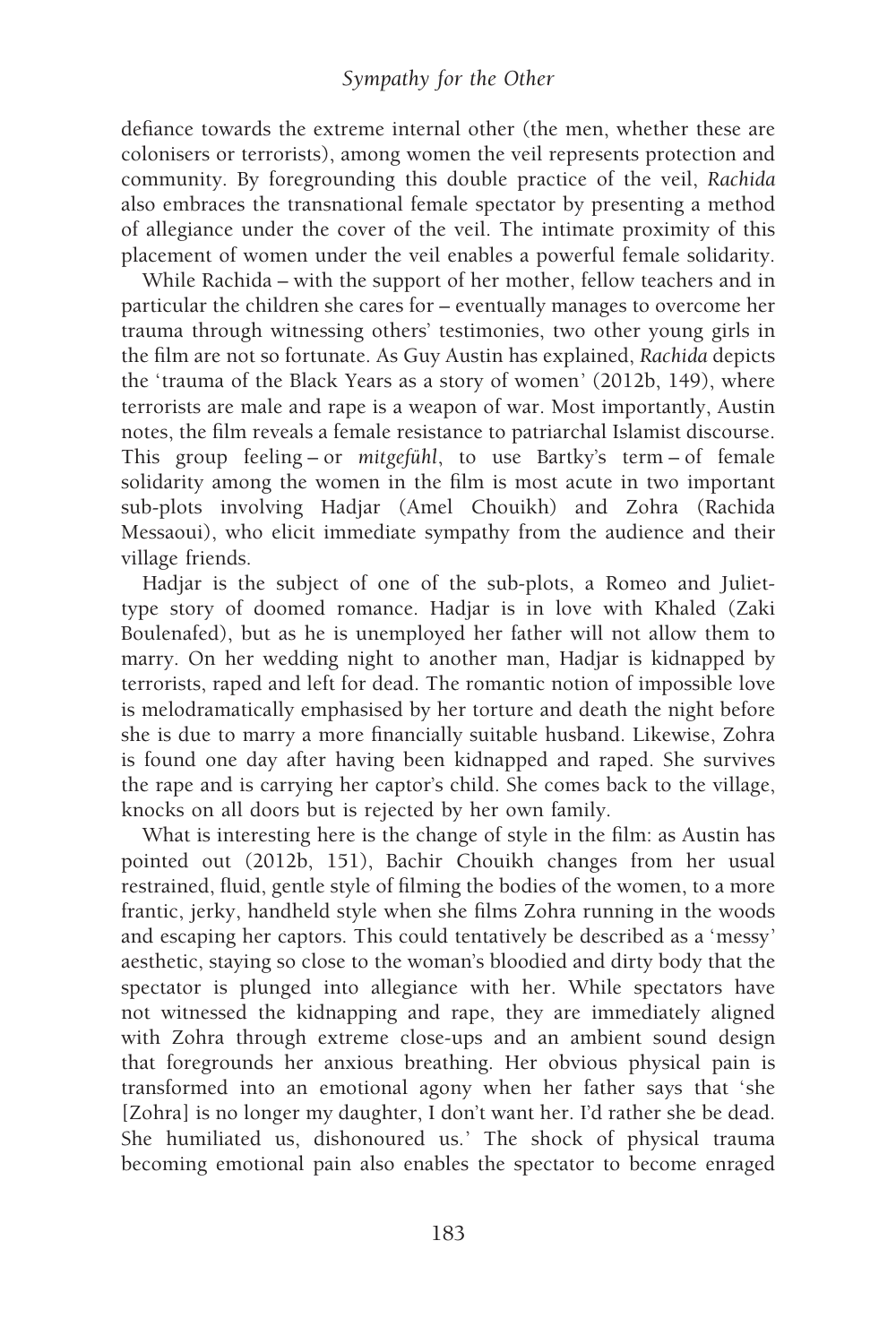with this father, and consequently experience an acute sense of sympathy with Zohra. The fact that she is carrying the child of one of the terrorists emphasises the importance of this violence as a gendered act: men are the extreme internal Other to the women who experience the pain perpetrated by them, whether they are Islamists or family.

It is not only the spectator who is invited to really 'see' and sympathise with Zohra – she is also 'seen ' and defended by the village women. As was the case with Rachida at the start of the film, the veil becomes a symbol of protection and female solidarity. In a choreography of veils echoing Rachida being covered with white Haïks, the women of the village cover Zohra's bleeding, half-naked body in colourful protection, and she is accepted into the home of her elder sister. That the veils are colourful and transparent rather than white and impenetrable is significant insofar as this colour represents Zohra's body needing not the serenity of tradition but the vibrant protection of outspoken female solidarity after being raped and abandoned. When Rachida is shot in the city, she is thought dead and covered by elderly women in a performance of silence and serenity. Zohra on the other hand forcefully expresses her fear, as the new life in her womb represents the future of Algeria, and younger women cover her in a dance of defiance against the rejecting men in the rural village. Bachir Chouikh portrays a complex society coming to terms with a future in which the past is extremely present, where the young will be confronted with the consequences of the acts of the old, and where urban terrorism enters rural villages. Here, the solidarity is only possible between women who are able to 'see' the predicament Zohra is in, and her central role in the future of Algerian village life.

In a subsequent hammam<sup>6</sup> scene, Zohra washes the blood off of her body very violently, but is affectionately interrupted by Rachida's mother who tells her not to hurt herself any longer. This is the catalyst that enables Zohra to testify about the rape and express her devastation at her father's rejection. It is thus once again the solidarity between women that enables Zohra to work through her traumatic experience, while further emphasising extra-diegetic alignment on the part of spectators.

The hammam sequence is also symbolic in another way that is directly related to Rachida. She has a visible scar caused by the gunshot to her womb, which she does not want to be seen in the hammam. She is afraid her scar will be interpreted as being the consequence of a caesarean or an abortion, and as a single woman, this would be detrimental for her reputation. While this perhaps problematises the otherwise consistent

<sup>6.</sup> A hammam is a cleansing steam room.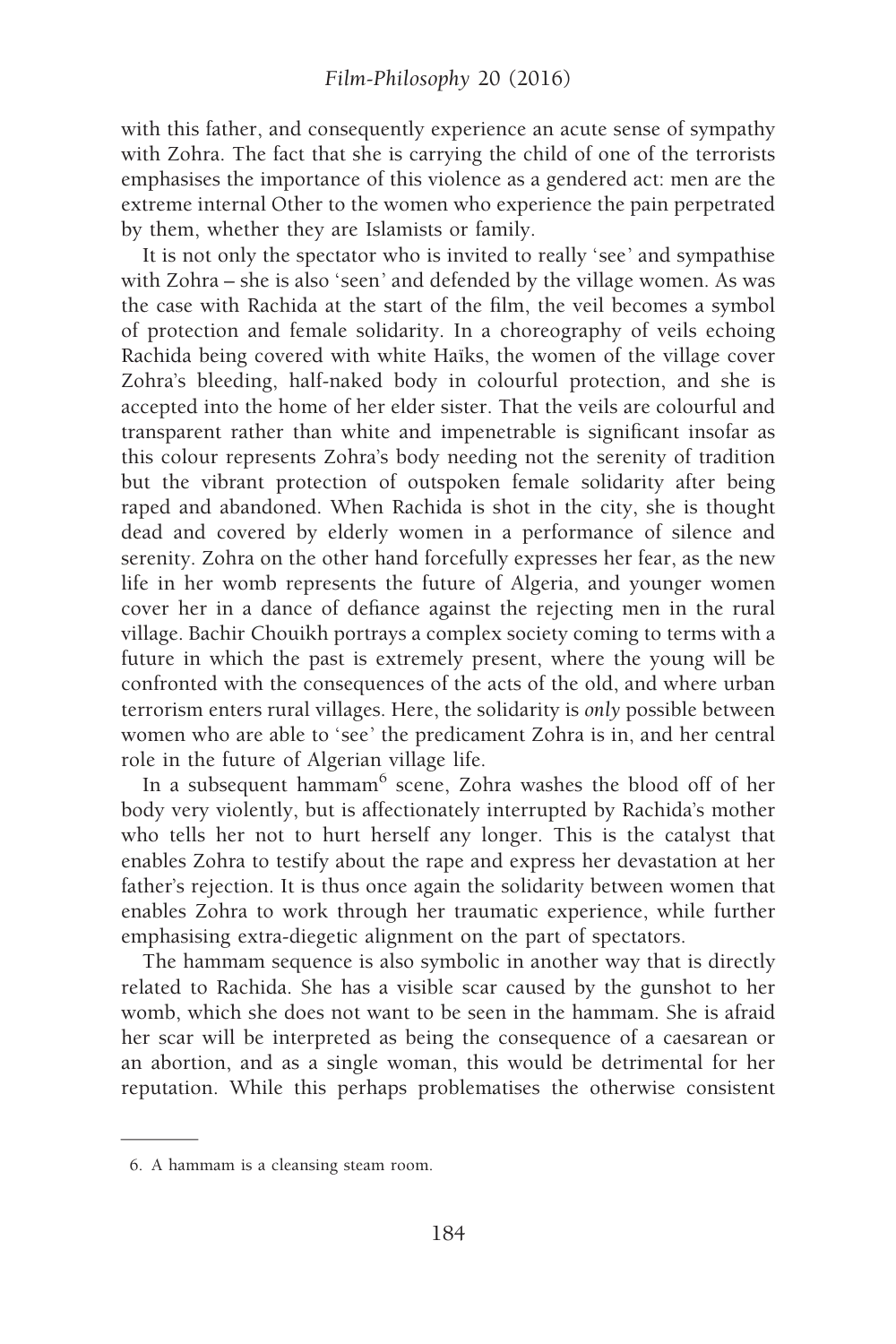sense of female solidarity in the village, it also again indicates the central importance of a woman as a sympathetic and compassionate figure rather than someone contributing to the terror. Her refusal to place the bomb in her school at the beginning of the film signals the onset of her political awareness, and the manner in which her body has become both victim of Islamic terrorism and symbol of female defiance, enabling spectators to develop solidarity across the screen, and beyond any sense of Otherness.

The way Rachida ends is crucial when it comes to thinking about a spectatorial ethics of transnational solidarity. After a night of chaos and terror in the village, where women are kidnapped as the leader of the terrorists shouts 'leave the pretty ones for me, and find that new teacher, ' Rachida defiantly returns to the school to teach. The school is ruined, but even in the ravaged classroom, she stands up, takes up a piece of chalk and writes down: 'today's lesson is...' as some of the children slowly trickle into the classroom. A freeze frame on her face turned at the camera, breaking the fourth wall, indicates a preoccupation with the future of the children, and implicates the spectator directly. Rachida stares up at the camera, and holds the spectators' gaze with an intense teary look. In this way, Rachida's look is a call to women beyond the narrative, to defy the fear experienced through the extreme (internal) Other. Her look creates an ethical 'space of responsibility ' in Cooper's understanding. As she 'looks ' back, the spectator feels close to Rachida, and really 'sees ' in her dogged defiance a silent call for solidarity. Rachida's look enables spectators to physically, emotionally and ethically align themselves with the female subject.

In Rachida the veiled and unveiled solidarity between the women and children in a segregated, chaotic society enables Rachida and Zohra to stand up to their terrorist oppressors. Though the Black Years have left Algeria with the trauma of war, and a war without images, filmmakers have attempted to provide the victims of this shared national trauma with a fictionalised account in order to enable the population to acknowledge the 'extreme internal Other' as one of their own and to re-evaluate recent history. Florence Martin points out that '[Bachir Chouikh's] "giving faces" to victims and perpetrators has two consequences: the former are "viewed" as no longer anonymous, while the latter are " seen" as more anonymous' (2011, 100). Giving faces to victims as well as 'seeing' the terrorists is a tactic employed by the director in portraying the latter group not as an anonymous mass (as the media has typically done), but rather as individuals who do not conform to the stereotype of the Islamist terrorist: they are handsome young men, sons of their mothers rather than a bearded and overly pious group of warriors. These are people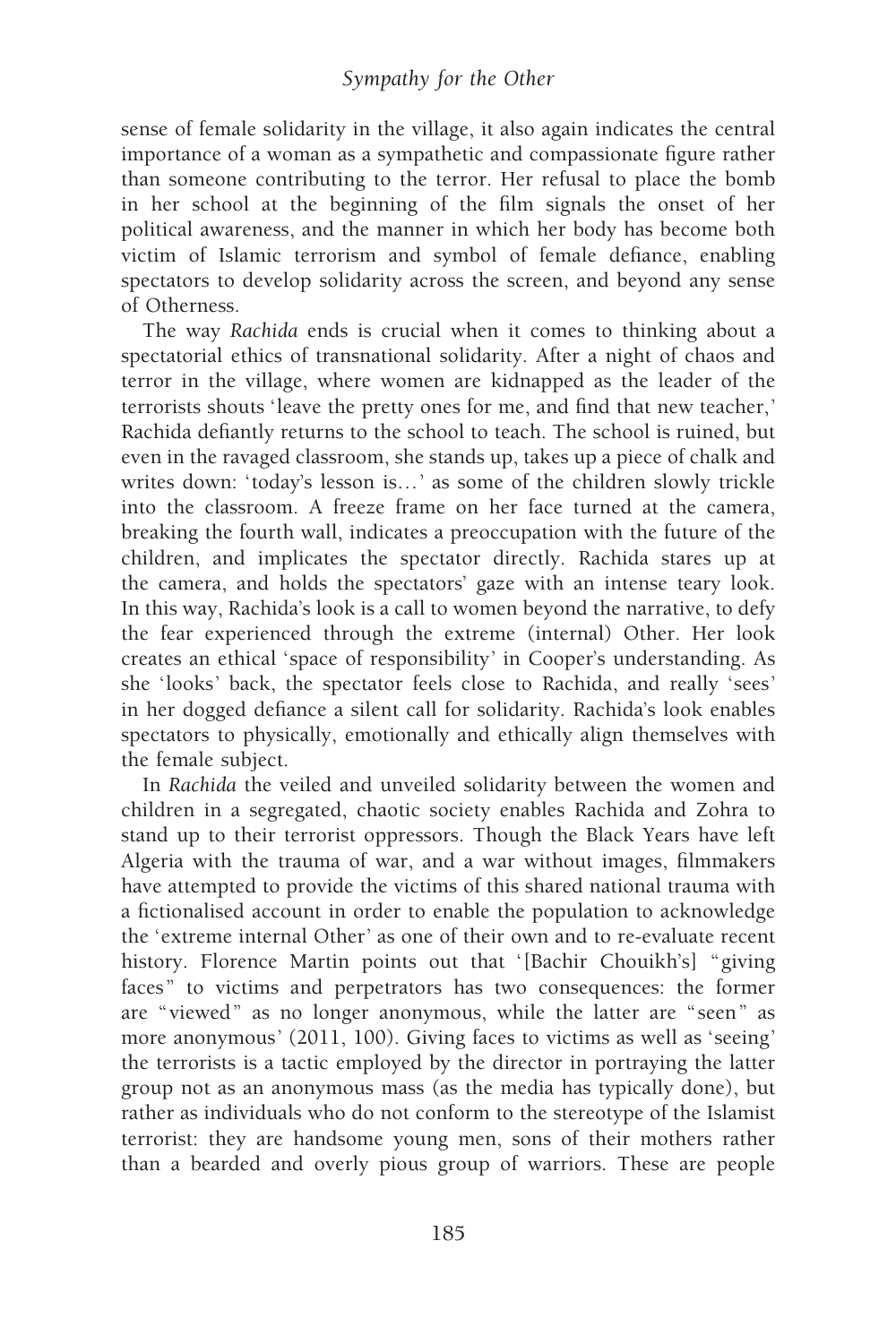who embody the internal Other, but this Other is not so Other that he cannot be 'seen' or 'understood.' The ultimate goal therefore is to look inward for explanations of terrorism, and not outward towards France any longer.

As we will now show,  $Frontière(s)$  likewise looks inwards, within France this time, to confront the country with its internal struggles with racism, oppression and political misjudgement. Nevertheless, the feminism in  $Frontière(s)$ , overseen by a male director, does not reject hyper-masculinized violence as strongly as Rachida does, framing this instead as a severe critique of the patriarchal family in which the burden of guilt between men and women is more evenly split. Rachida is a film that is clear in its stance on the singularity of female solidarity, arguably as the film results from a traditionally segregated society.

#### Female Suffering and Postcolonial Violence in  $Frontire(s)$

While Rachida offers a politically feminist aesthetic in an art-house film, we argue that feminist solidarity can also be articulated in popular genre films such as  $Frontière(s)$ . Frontière(s) begins in the middle of the violent riots that occurred in the Parisian suburbs in 2005, after a far right-wing Minister of the Interior (modelled on then-Minister and future President Nicolas Sarkozy) announces his candidacy for President. The film follows the escape of four minority youths from the police. Yasmin is a young pregnant woman who escapes the city with her ex-boyfriend Alex (Aurélien Wiik) and friends Farid (Chems Dahmani) and Tom (David Saracino). As the four race towards the border with Luxembourg, they decide to spend the night at a hotel which is, unbeknownst to them, run by a clan of neo-Nazi cannibals. The patriarch of this family, a former SS officer referred to as Father (Jean-Pierre Jorris), marries Yasmin to his eldest son Karl (Patrick Ligardes) in order to ensure the survival of a 'pure race' – even though Yasmin is of Arab descent.

 $Frontière(s)$  was screened at a number of film festivals in Europe and North America, including countries such as France, Germany, Belgium, Spain and Canada. The film also received worldwide theatrical and DVD releases – including in the United States, where its release was limited due to an NC-17 rating. Frontière(s) thus has the potential to reach international audiences, and in the process foster transnational bonds of solidarity between the female protagonist and spectators who live outside of the geo-political environment she inhabits. Furthermore, the viscerally impactful style of the film itself, described in detail in the analysis of the film to follow, is designed to overcome physical and ontological boundaries in order to connect spectators with the painful female experiences unfolding onscreen.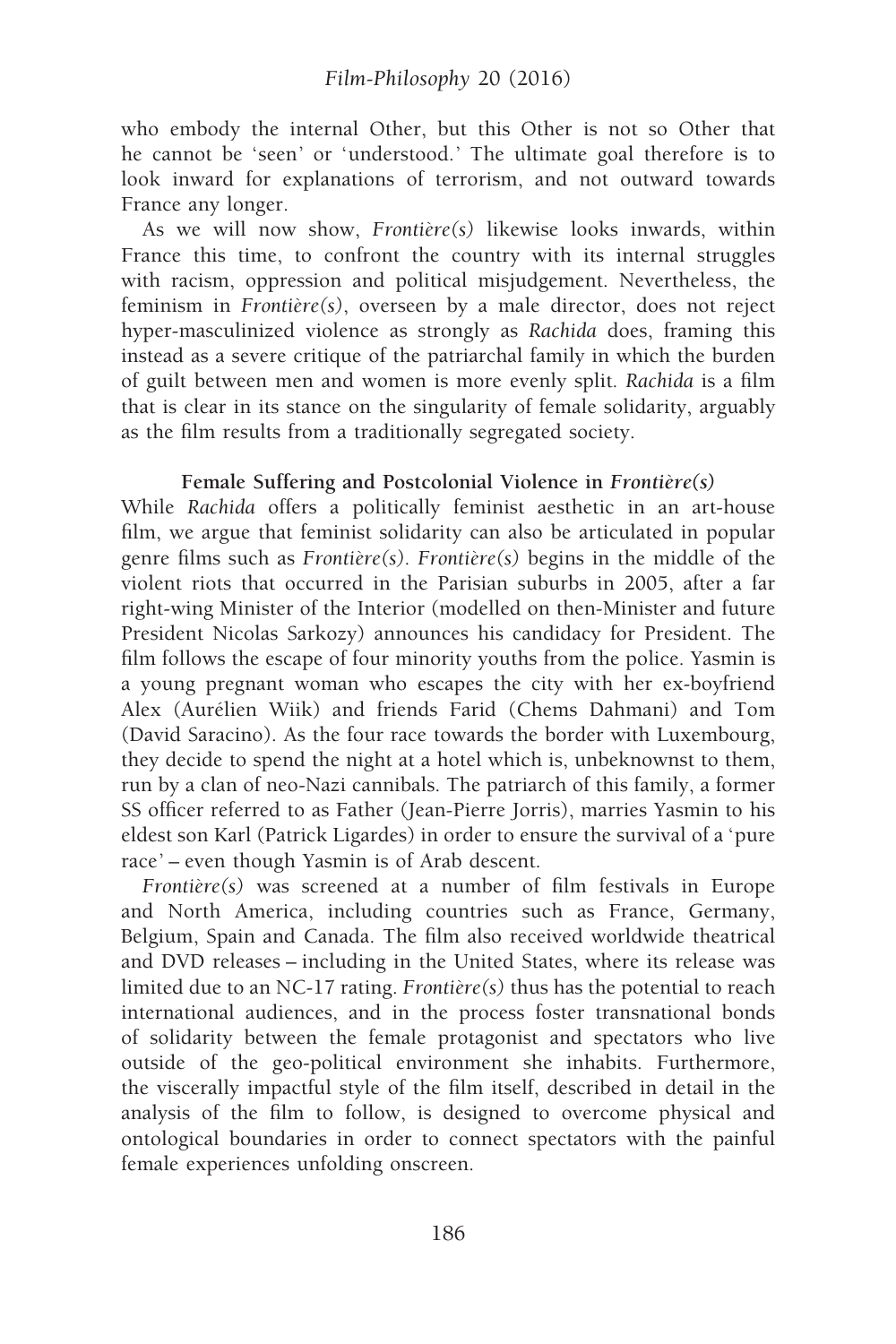In this manner  $Frontire(s)$  exists at the border between female suffering and postcolonial critique, in that it envisions the ways in which the two violently intersect in modern and contemporary French political history. This intersection is especially germane to our present interest in the ability of film to encourage and produce bonds of transnational feminist solidarity among spectators and diegetic female characters. Specifically, the figure of the suffering pregnant woman (embodied by Yasmin) intersects with postcolonial racial politics in France, and encourages spectators to encounter her pain with sympathetic and compassionate solidarity.

Paris itself has been referred to as *l'enceinte parisienne*, or 'the pregnant Parisian woman'; that is, a female embodiment of the national body politic that allegorises issues of national identity and belonging in the contemporary socio-political landscape. This metaphorical use of the pregnant female body conflates the womb and the city as the 'home ' of a French nation under attack by postcolonial 'Others,' such as non-European immigrants and citizens from former French colonies. The references in  $Frontière(s)$  to the riots that occurred in the isolated, economically disenfranchised and largely North African Parisian suburb of Clichy-sous-bois in 2005 gesture explicitly towards the socio-political and ethical resonances of Yasmin's suffering.

Austin notes the resurgent figuring of the Parisian border as a pregnant Parisian woman in recent French political life. He writes that:

The iconography of motherhood and of newborn infants – in part a legacy of Catholicism – was employed by the Vichy regime and at the Liberation. As recently as February 2010, in an echo of such iconography, government investment publicity presented the image of a pregnant Marianne under the slogan ... ['France invests in its future'] ... Marianne was dressed in white and seemed to incarnate the joys of motherhood as well as its future benefits for the nation (2012a, 106).

This conflation of the pregnant female body with the real and ideological spaces of the nation suggests that the suffering undergone by the pregnant female protagonist in  $Frontire(s)$  embodies racialised and gendered conflict within the postcolonial French body politic.

The opening credits of  $Frontière(s)$  gesture explicitly towards this gendered dimension of postcolonial conflict by featuring documentary footage of the 2005 riots in Clichy-sous-bois. Amidst a chaotic scene of burning cars, smoke and gunshots that echoes Fanon's description of colonial space as one ruled by 'searing bullets and bloodstained knives ' (1967, 28), rioters are shown battling with police carrying riot shields and marching in formation.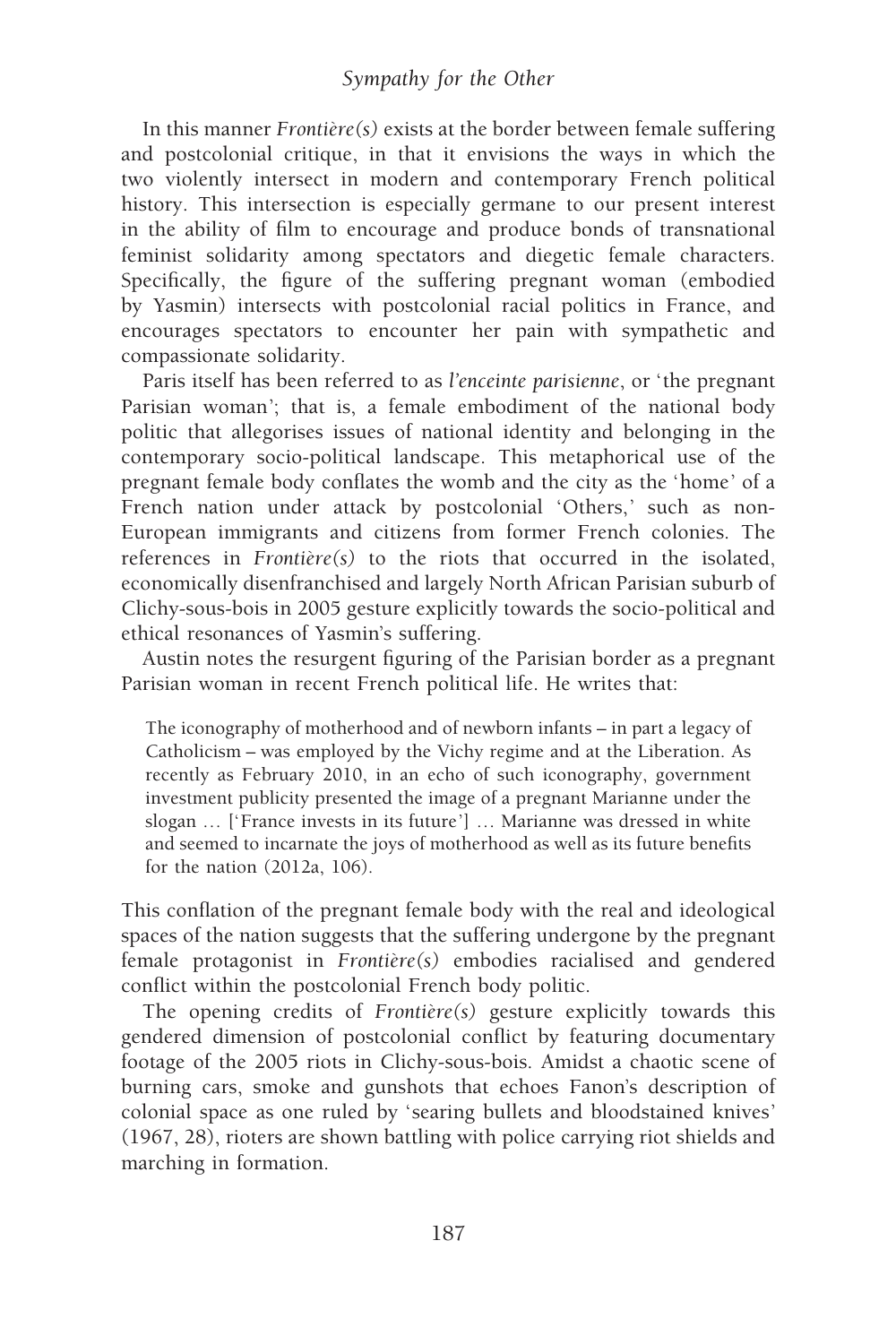Fictionalised riot footage then introduces the main characters. A shaky handheld camera closely follows the trajectories of Yasmin and her friends, cutting quickly as they evade the police. This destabilised and often obstructed view has a similar effect to that of the 'messy' aesthetic analysed above in the depiction of Zohra's plight in Rachida. It grants spectators direct access to Yasmin's vulnerability and lack of ontological and bodily security, thus aligning them with her in a physical, political, and ethical manner. Spectators next hear a newsflash that ' [t]he Minister of Interior is officially Candidate for the Presidency of the Republic. He's the subject of the protests. Instability in the country marks the presidential pre-campaign. The police remain in a state of maximum alert.' This veiled reference to Sarkozy alludes to his inflammatory comments in 2005, in which he referred to rioters as 'racaille,' meaning 'rabble' or 'scum' ('Nicolas Sarkozy Says France Has Too Many Foreigners' 2012). After Yasmin and her friends manage to escape the riots, they drive north to an isolated inn run by the aforementioned neo-Nazi cannibals, who are intent on claiming Yasmin's unborn child for a 'pure' race.

 $Frontière(s)$  makes its most explicit connection between a postcolonial enceinte parisienne and an obsession with the 'purity ' of the body politic in a special ceremony in which Father betroths Yasmin to his son Karl. Father announces that he and his offspring 'must renew the blood of the family. But I have doubts. I do not know if she [Yasmin] is appropriate. She has too dark a complexion… She does not have pure blood. But we have no other choice… She will be your wife. Remember to protect the race. ' After forcibly having her hair shorn, because 'Father doesn't like black hair, ' Father honours Yasmin as the fetal carrier of ' the only unborn member of our great race. ' Yasmin's new husband then seals their union with a violent forced kiss as the family toasts to the 'pure blood. '

In these sequences Yasmin is often confined to small, restricted spaces, both by the camera and by the environment in which she is ensnared. During the betrothal ceremony she is trapped between members of the murderous family as they sit around a communal table, in an underground room which is itself encompassed by mazes of freezers and holding pens containing the butchered bodies of her friends. The camera maintains a close proximity to Yasmin throughout these scenes, surveying her enraged and terrified face in close-up and extreme close-up shots. Later on, when Eva (Maude Forget), a fellow captured bride, cuts Yasmin's long black locks to comply with Father's wish that she be de-racialised, close-up shots of the two women highlight their shared trauma and fear in highly affective terms. This affective alignment encourages spectators to adopt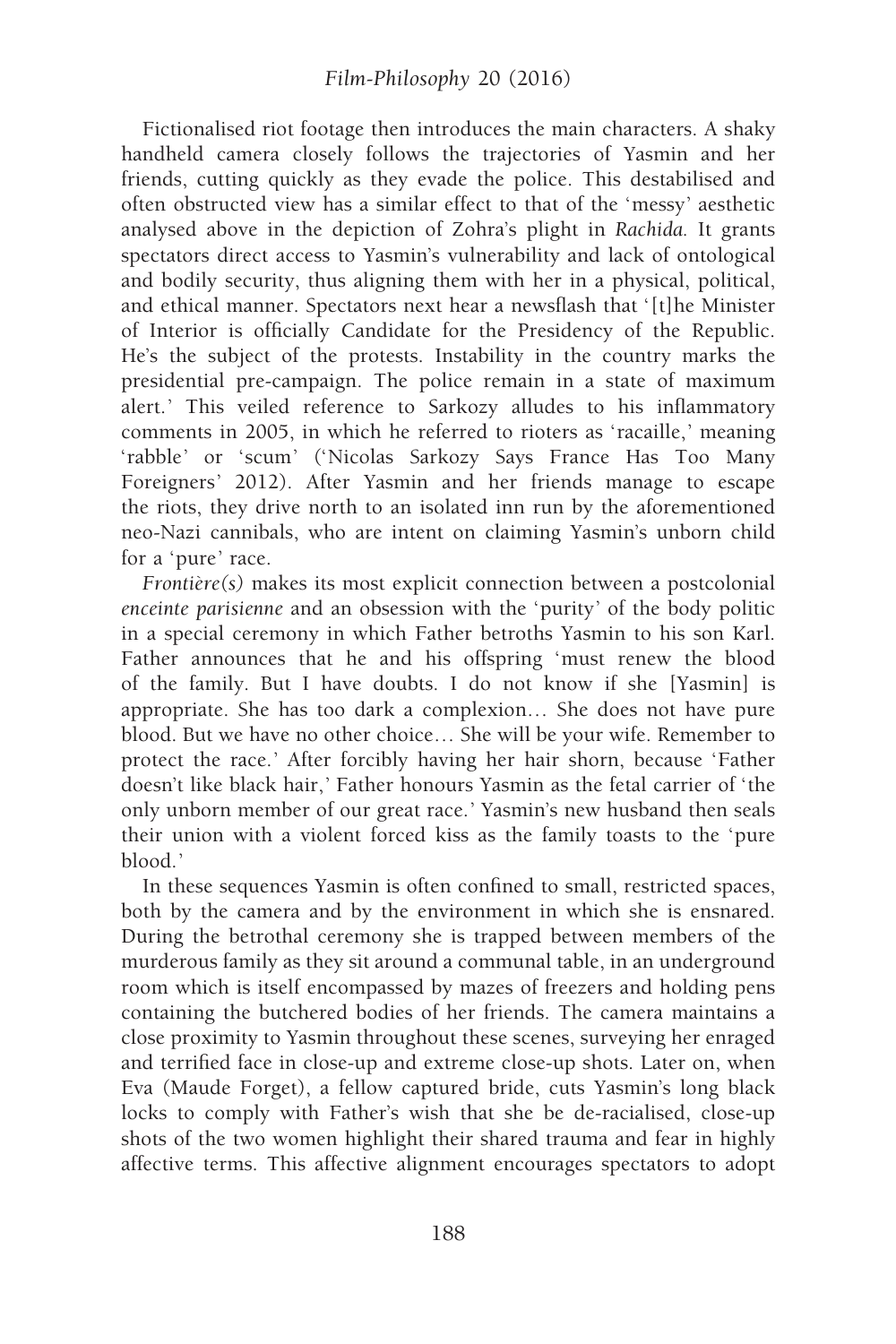an attitude of sympathetic compassion for the shared and deeply felt sufferings of each woman. That is, the solidarity between Yasmin and Eva that this scene initiates is replicated in the sense of solidarity that spectators are encouraged to feel towards both women.

The protracted, bloody finale in which Yasmin murders the family and escapes with the aid of Eva encapsulates the violent, gruesome, and emphatically 'messy' aesthetics of  $Frontière(s)$  (such a contrast to the predominantly light and airy visual style of Rachida) that underpin its political and ethical project.<sup>7</sup> This finale begins in the underground communal space when Yasmin escapes her confinement and holds a knife to Father's throat, preparing to cut him open before his sons accidentally shoot him down. Yasmin then flees while the clan opens fire on her – she runs desperately down mine shafts and hides among the frozen bodies until she is caught and severely beaten by Goetz (Samuel Le Bihan), another of Father's many male offspring. The camera co-exists with Yasmin in close-up and extreme close-up shots as she is punched, kicked, and thrown around the icy mineshaft, and spectators bear witness to every blow her body endures.

When Yasmin finally murders Goetz by brutally plunging an axe into his body, she then faces Karl in an isolated elevator shaft. Karl sets about strangling Yasmin with a massive machine gun before the elevator doors open and Eva blows his head off. This moment of solidarity between Yasmin and Eva ultimately allows the former to escape – but not before both battle Father's daughters Gilberte (Estelle Lefébure) and Klaudia (Amélie Daure) in an explosive and bloody stand-off. When Gilberte and Klaudia open fire on Yasmin and Eva, Yasmin begins to shoot the gas cans scattered around the barn where she has taken position. The barn then explodes in fire just as rain begins to fall, and Yasmin staggers out of the barn to attack Gilberte – eventually wrestling her to the muddy ground and biting her neck until she tears off a chunk of flesh. In perhaps the most iconic moment of the film, Yasmin holds her bloody and mudstreaked face up to the rain and howls at the sky, her features contorted to an almost inhuman degree with suffering and rage. Spectators experience this moment as a face-to-face encounter with Yasmin, created by the intimate proximity of the camera, as well as their physical and emotional awareness of the suffering she has endured.

<sup>7.</sup> In this sense the aesthetics of  $Frontière(s)$  depart widely from those of Rachida, whose ' cleaner' and calmer tone approximate the joys the title character finds in experiencing female solidarity as an alternative to male violence.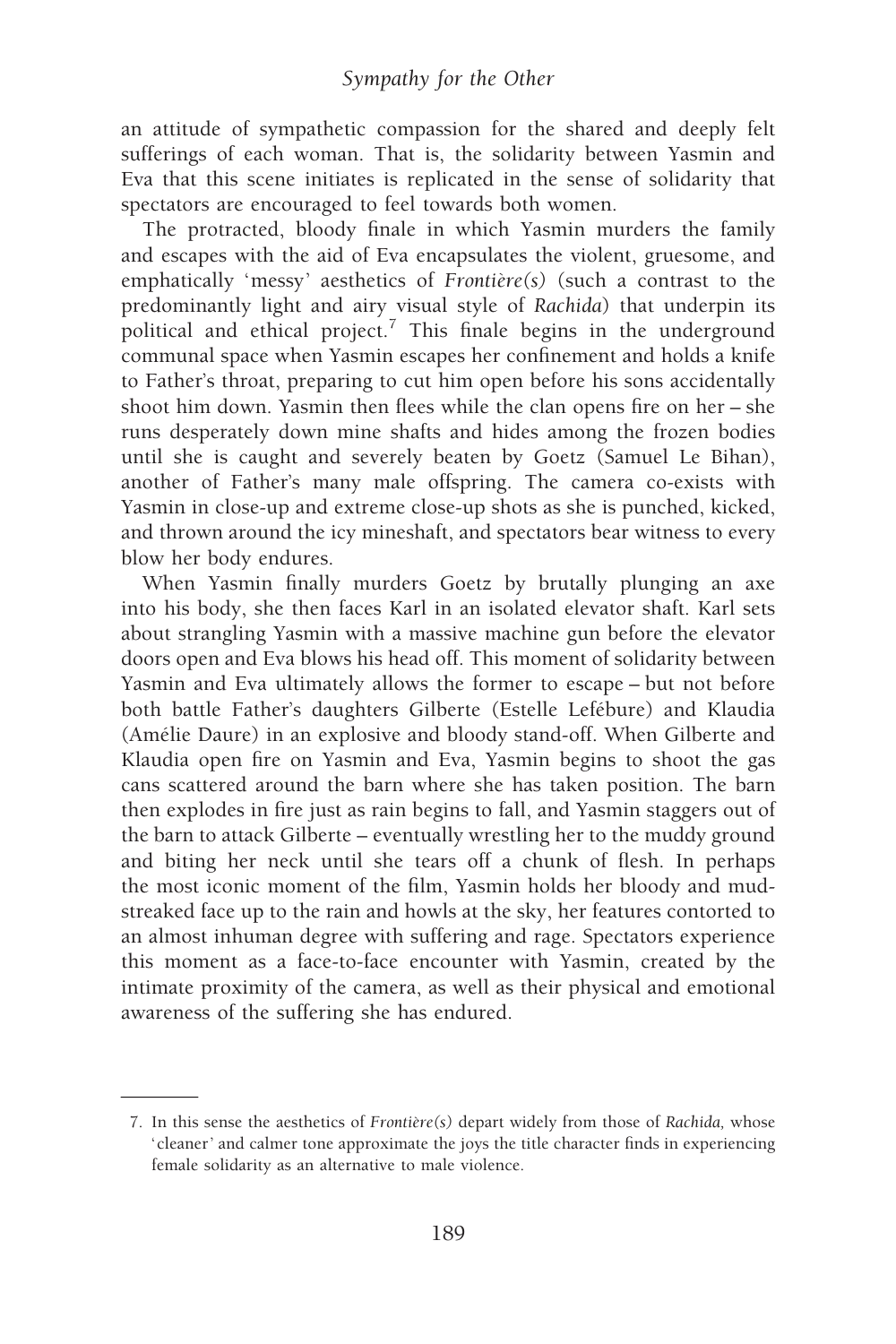This entire finale consists of fast, jarring cuts and contains a plethora of bloody, mutilated bodies that spectators witness in close-up and extreme close-up. The intimate proximity of the camera to this carnage fills the spectator's vision with Yasmin's subjective experience of entrapment, brutality, pain, anger, hatred, and death. Spectators are drawn into the world Yasmin inhabits and are encouraged to sympathise with the gendered and racialised elements of her suffering.

These bloody and brutal aesthetics of racial conflict tally with contemporary understandings of the modern postcolonial French nation as one in which the category of the racial and ethnic 'Other' looms large in the collective cultural imagination. In her work on post-war French society, Kristen Ross explores the ontological and physical challenges that racial and ethnic 'Others' supposedly posed to the French body politic. According to Ross, post-war French citizens were obsessed with cleanliness and purity (for example, there was a huge boom in the sale of household and personal cleaning products during this time) to a degree that clearly reflected national modernisation and 'purification' efforts (1995, 11, 73, 151, 156).

This particular cinematic imagining of a pregnant minority woman suffering at the hands of a racist patriarchal enclave suggests a similar dynamic operative in the conflict between the minority residents of Clichy-sous-bois and the conservative police state glimpsed earlier in the film. Thus Yasmin's battle with the neo-Nazi family, in being set during the riots, connects her private pain immediately to larger structural and political forms of violence within the French national community.

The neo-Nazi family's obsession with Yasmin's 'purity ' (or lack thereof) is thus characterised by the film in racial terms as the co-optation of her unborn child and 'blood' through involuntary marriage to Karl horrifically evoking France's colonial history as one of forced communion and allegorical rape. (The experience of Eva, who like Yasmin is forced to marry into the family and bear its offspring, also evokes this history.) When this gesture towards France's violent colonial past is combined with the political ramifications of bearing witness to female suffering, an ethical mode of spectatorship arises in which audiences reject the clean, sterile, and 'pure' ontological and philosophical category of the absolute 'Other.' Instead, they can privilege a relationship of sympathetic and compassionate alignment with female and minority suffering (in this case, that of Yasmin and Eva) through affectively disturbing and impactful imagery.

In Frontière $(s)$ , Yasmin's womb serves as an embodied site of female vulnerability and pain, both of which are caused by a sadistic and racist national regeneration project. However, Yasmin's physical body also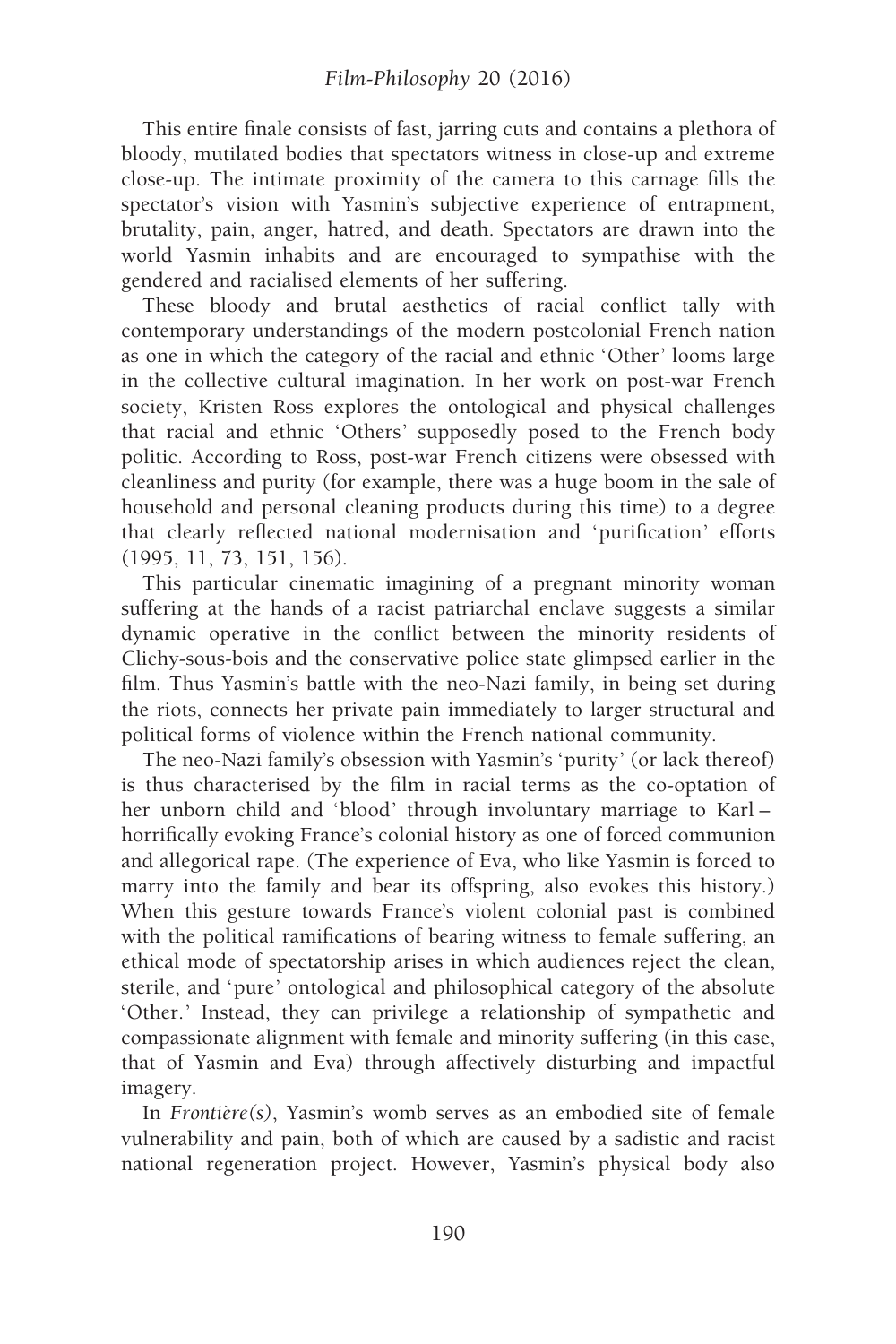functions as a significant source of her strength and determination in a manner that does not reduce her to a foetal carrier in the eyes of spectators. Yasmin is the only one in her group who manages to survive the gruesome co-optation efforts of the right-wing fanatics who demand her 'hospitality' as a lowly foetal carrier.

The opening of the film reinforces this political ambiguity of the womb by featuring sonogram images of Yasmin's foetus. This visual reminder of a now common form of medical intervention into the body of the pregnant woman (at a government hospital, in Yasmin's case) further aligns the regressive nation-state with the neo-Nazi family, particularly in their parallel efforts to control Yasmin and her potential progeny. Yasmin's womb and foetus are immediately not her own, but rather subject to the gaze and control of patriarchal and racist power structures. Even men who are politically and ideologically aligned with Yasmin, such as her brother Sami (Adel Bencherif), try to control her as a reproducing subject, telling her to 'Let the baby be born...You have something important to bring' – even though she desperately wants to abort her foetus at the beginning of the film.  $Frontière(s)$  is thus concerned first and foremost with aligning spectators physically, emotionally, and politically with Yasmin's subjective and gendered point of view, enabling them to 'see' her in Kaplan's understanding of the term. Just as Yasmin travels from the centre to the periphery of the nation, spectators effectively cross the border that separates their subjectivity from Yasmin in order to engage with her suffering through sympathy and solidarity.

 $Frontière(s)$  envisions the intersection of feminist spectatorship ethics and postcolonial critique by fostering a sympathetic co-existence with Yasmin as the minority pregnant woman trapped by racist captors. Aesthetic structures of alignment such as extreme close-up following shots employed throughout encourage spectators to feel a sense of physical and emotional proximity to Yasmin's suffering. Furthermore, the film encourages spectators to feel a sense of allegiance toward Yasmin by presenting her as – to borrow Carol Clover's definition of the resourceful female heroine in horror films  $- a$  'Final Girl' (1992) who defeats neo-Nazis embodying racist elements in the national political environment. As a minority pregnant woman Yasmin already embodies the otherness under attack by a nation obsessed with racial and ethnic purity. In Frontière $(s)$ , the pain experienced by the bio-politically Other pregnant female body encourages spectators to reflect sympathetically and critically on the racialised aspects of female suffering.

Yasmin, who at the end of the film is left screaming as the police arrest her following her escape from Father's clan, also embodies the female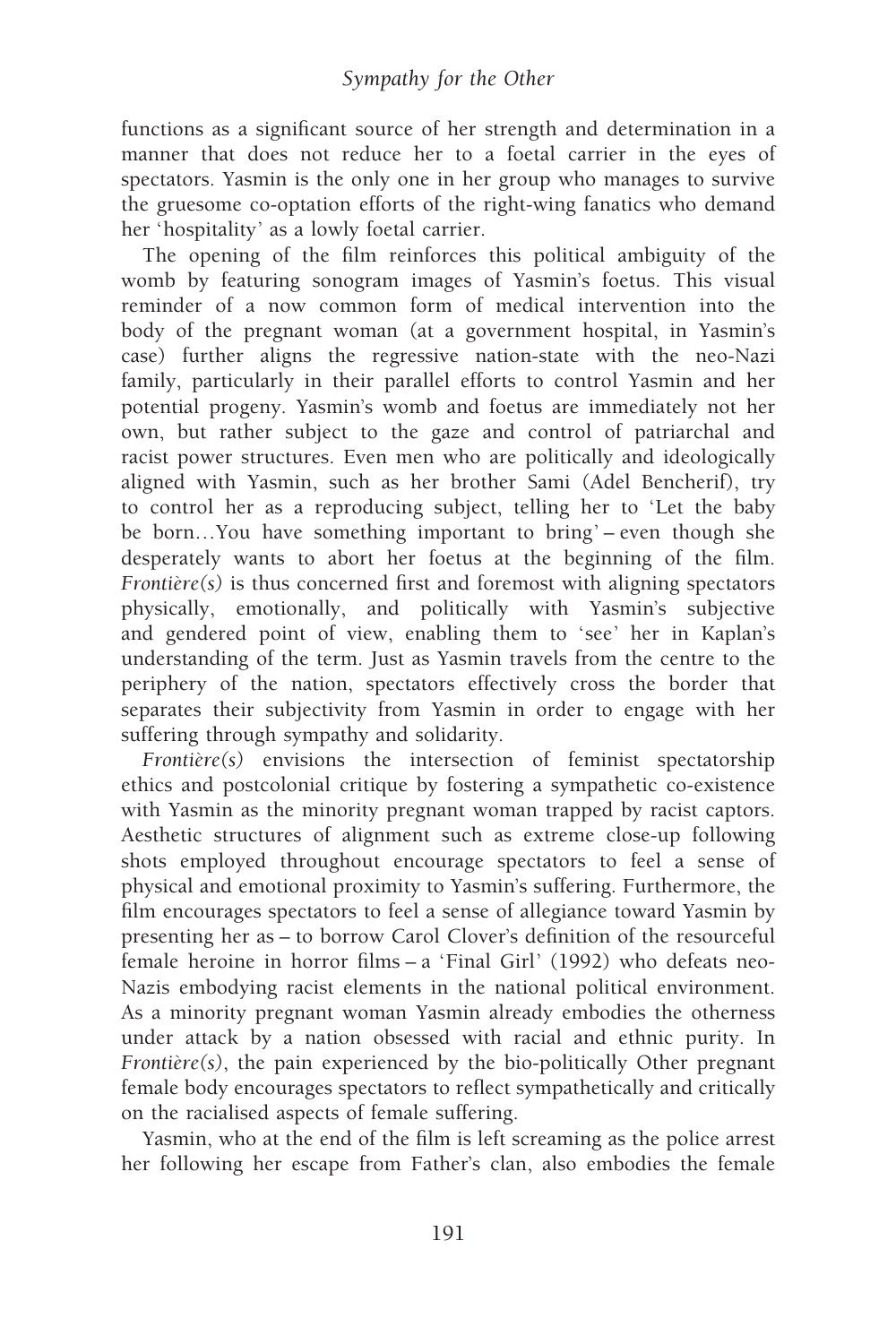characters discussed by Kaplan in her writings on media and feminist solidarity, in that such women oftentimes 'find themselves up against a limit, a border beyond which they cannot cross, and positioned within a set of looking relations which define them negatively' (1997, 11–12). Yasmin's position is doubly binding, in that as a French-Arab woman she must simultaneously 'carry the main symbolic weight of French identity, that of the French nation' (Kaplan 1997, 166), while also being excluded from such a symbolic identity through her otherness. As a woman and postcolonial subject, Yasmin is thus positioned at the frontier of the national imaginary, a position with which spectators sympathise by being physically, emotionally, politically, and ethically aligned with her.

The highly visceral and disturbing affective impact of  $Frontière(s)$  and the sensitive, stylised affective approach of Rachida both encourage spectators to occupy several related ethical perspectives: an ethical position of sympathy in relation to female suffering, and of political awareness regarding postcolonial conflict and exclusion. These positions are constituted through sensual engagement with chaotic and unclean cinematic violence that conveys its political commentary in affective registers. Spectators' intimate proximity to Yasmin, Rachida and Zohra throughout each film encourages a sympathetic alignment with their physical, emotional and psychological trauma, and specifically the trauma of women by focusing on attacks against the womb.

This ethical form of spectatorial solidarity with female postcolonial subjects onscreen is transnational in recognising the differences among subjects as essential to non-totalising and inclusive conceptions of subjectivity and social relations. Mohanty describes such a relation as an acknowledgement that '[d]ifferences and commonalities...exist in relation and tension with each other in all contexts. What is emphasised are relations of mutuality, co-responsibility, and common interests, anchoring the idea of feminist solidarity' (2003, 521). Namely, a transnational and feminist mode of sympathetic spectatorship is not performed through those films that merely compel spectators to witness the suffering of female and postcolonial subjects, but rather in those such as Rachida and Frontière(s) that expose the asymmetrical power relations that underlie such suffering. Although Rachida and Yasmin are somewhat constricted by the lack of space for alternatives – existing within what philosophers Gilles Deleuze and Félix Guattari term the 'cramped space' of politically minor artists and art forms  $(1986, 17)$  – Rachida and Frontière(s) expose, deconstruct and critique the suffering undergone by contemporary minority women under masculinist and patriarchal regimes of bio-political conditioning and control.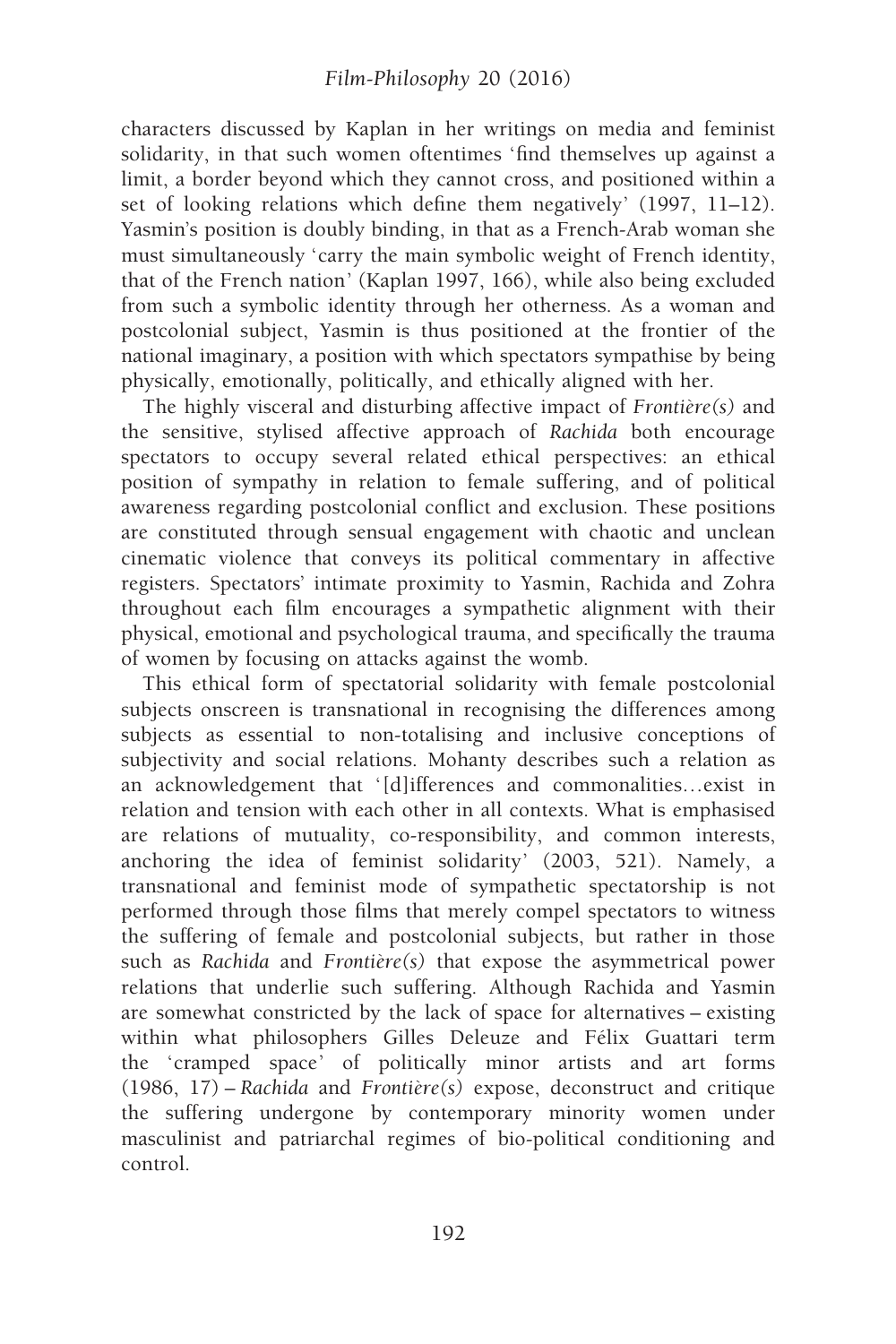BIBLIOGRAPHY

- Austin, Guy (2012). ' Biological Dystopias: The Body in Contemporary French Horror Cinema.' L'Esprit Créateur 52.2 (Summer): 99-113.
- —— (2012). Algerian National Cinema. Manchester: Manchester University Press.
- Bartky, Sandra Lee (2002). 'Sympathy and Solidarity' and Other Essays. Lanham, MD: Rowman and Littlefield.
- Clover, Carol (1992). Men, Women and Chain Saws: Gender in the Modern Horror Film. London: B.F.I. Publishing.
- Cooper, Sarah (2007). 'Mortal Ethics: Reading Levinas With The Dardenne Brothers ', [Film-Philosophy](https://www.euppublishing.com/action/showLinks?doi=10.3366%2Ffilm.2016.0009&system=10.3366%2Ffilm.2007.0011&citationId=p_5), 11:2, 66–87.

Deleuze, Gilles, and Félix Guattari (1986). Kafka: Towards a Minor Literature. Trans. Dana Polan. Minneapolis: University of Minnesota Press.

- Espinosa, Julio Garcia (1979). 'For an Imperfect Cinema.' Jump Cut: A Review of Contemporary Media 20: 24–6.
- Fanon, Frantz (1967 [1959]). 'Algeria Unveiled'. A Dying Colonialism. Trans. Haakon Chevalier. New York: Grove Press, 35–63.

—— (1967 [1952]). Black Skin, White Masks. Trans. Charles Lam Markmann. New York: Grove Press.

- —— (1967 [1961]). The Wretched of the Earth. Trans. Constance Farrington. Harmondsworth, UK: Penguin.
- Hillauer, Rebecca (2005). Encyclopedia of Arab Women Filmmakers. Cairo: American University of Cairo Press.
- Martin, Florence (2011). Screens and Veils. Maghrebi Women's Cinema. Bloomington: Indiana University Press.
- McMahon, Laura (2012). Cinema and Contact: The Withdrawal of Touch in Nancy, Bresson, Duras and Denis. Oxford: Legenda.
- Minh-Ha, T.T. and Chen, N. (2000). 'Speaking Nearby. ' Feminism and Film. Ed. Ann E. Kaplan. Oxford: Oxford University Press, 317–335: 333.
- Mohanty, Chandra Talpade (1984). 'Under Western Eyes: Feminist Scholarship and Colonial Discourses. ' Boundary 2 12.3–13.1 (Spring/Fall): 333–58.
- —— (2003). ' "Under Western Eyes " Revisited: Feminist Solidarity through Anticapitalist Struggles.' Signs 28.2 (Winter): 499-535.
- Murphy, D. (2006). 'Africans Filming Africa: Questioning Theories of an Authentic African Cinema. ' Transnational Cinema, The Film Reader. Eds. E. Ezra and T. Rowden. London: Routledge, 27–37.
- Kaplan, E. Ann. (1997). Looking for the Other: Feminism, Film, and the Imperial Gaze. New York and London: Routledge.
- Nagib, Lúcia (1997). World Cinema and the Ethics of Realism. New York: Continuum, 2011.
- 'Nicolas Sarkozy Says France Has Too Many Foreigners. ' BBC News. BBC, 07 Mar. 2012. Web. 08 Aug. 2013. <http://www.bbc.co.uk/news/world-europe-17280647>.
- Ross, Kristin (1995). Fast Cars, Clean Bodies: Decolonization and the Reordering of French Culture. Cambridge, MA and London: MIT Press.
- Shohat, Ella (2003). ' Post-Third-Worldist Culture. Gender, Nation and the Cinema. ' Rethinking Third Cinema. Eds. A. Guneratne and W. Dissanayake. New York and London: Routledge, 51–78.
- Smith, Murray (1995). Engaging Characters: Fiction, Emotion, and the Cinema. Oxford: Clarendon Press.